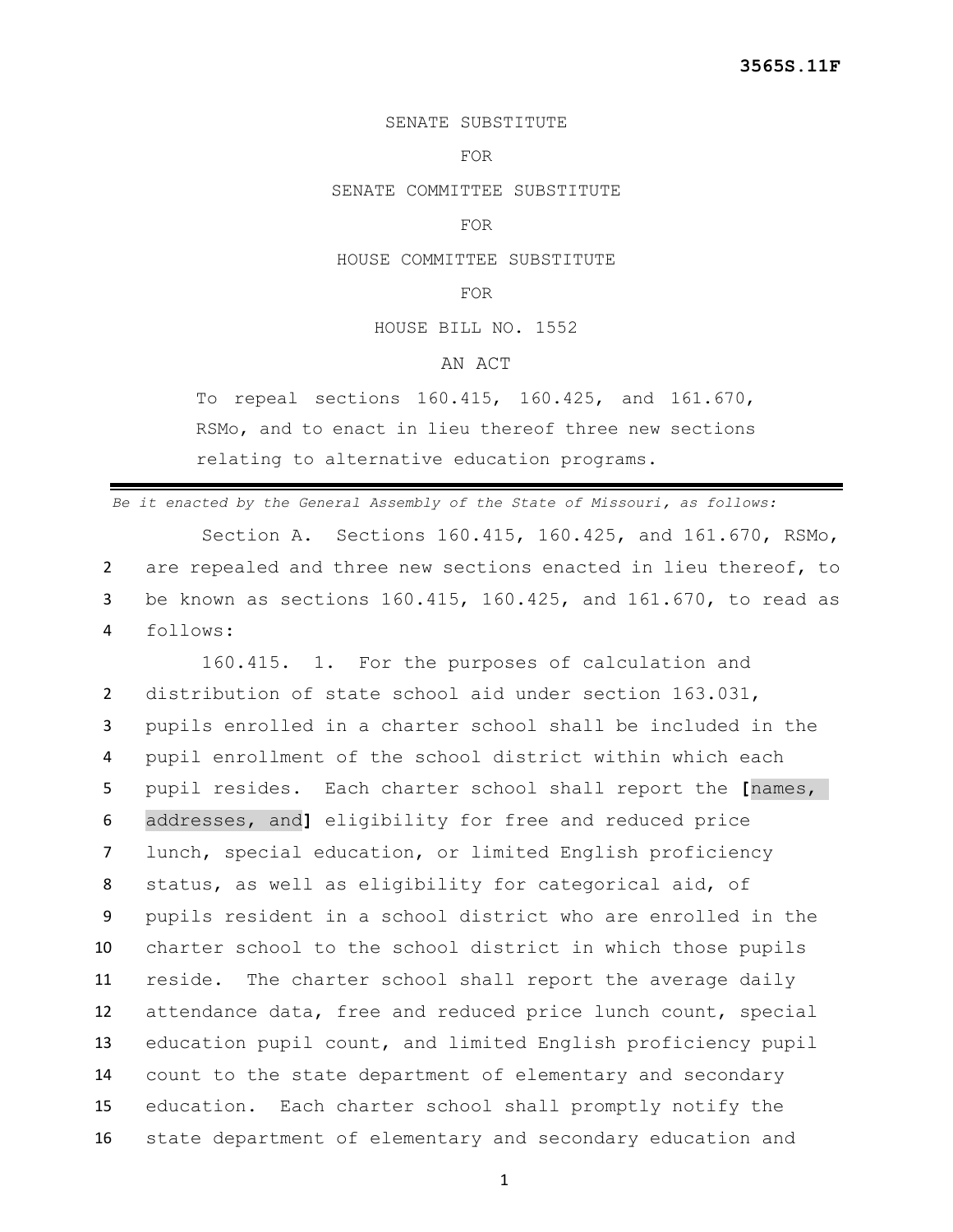the pupil's school district when a **[**student**]** pupil discontinues enrollment at a charter school.

 2. Except as provided in subsections 3 and 4 of this section, the aid payments for charter schools shall be as described in this subsection.

 (1) A school district having one or more resident pupils attending a charter school shall pay to the charter school an annual amount equal to the product of the charter school's weighted average daily attendance and the state adequacy target, multiplied by the dollar value modifier for the district, plus local tax revenues per weighted average daily attendance from the incidental and teachers' funds in excess of the performance levy as defined in section 163.011 plus all other state aid attributable to such pupils.

 (2) The district of residence of a pupil attending a charter school shall also pay to the charter school any other federal or state aid that the district receives on account of such **[**child**]** pupil.

 (3) If the department overpays or underpays the amount due to the charter school, such overpayment or underpayment shall be repaid by the **[**public**]** charter school or credited to the **[**public**]** charter school in twelve equal payments in the next fiscal year.

 (4) The amounts provided pursuant to this subsection shall be prorated for partial year enrollment for a pupil.

 (5) A school district shall pay the amounts due pursuant to this subsection as the disbursal agent and no later than twenty days following the receipt of any such funds. The department of elementary and secondary education shall pay the amounts due when it acts as the disbursal agent within five days of the required due date.

 3. A workplace charter school shall receive payment for each eligible pupil as provided under subsection 2 of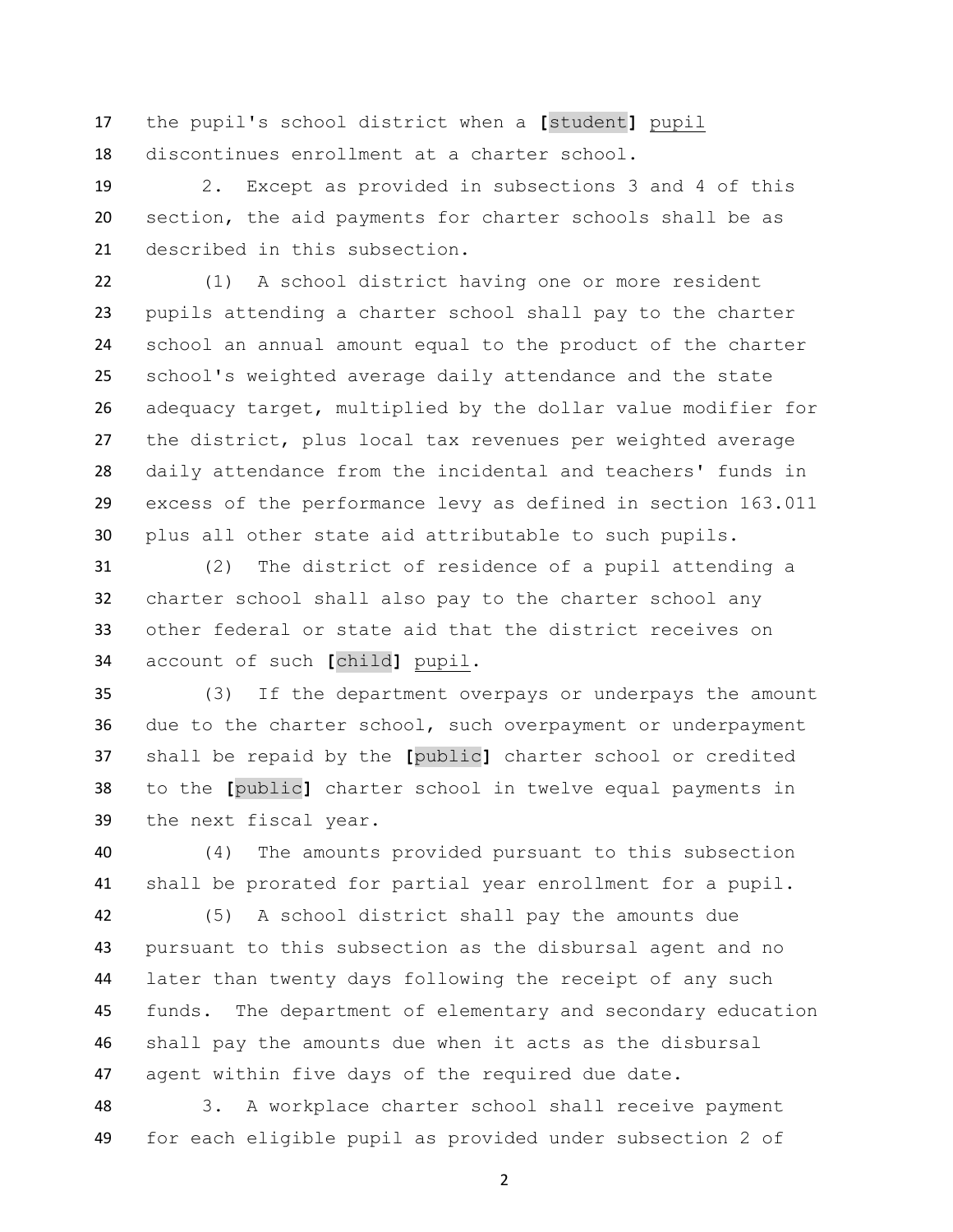this section, except that if the **[**student**]** pupil is not a resident of the district and is participating in a voluntary interdistrict transfer program, the payment for such pupils shall be the same as provided under section 162.1060.

 4. A charter school that has declared itself as a local educational agency shall receive from the department of elementary and secondary education an annual amount equal to the product of the charter school's weighted average daily attendance and the state adequacy target, multiplied by the dollar value modifier for the district, plus local tax revenues per weighted average daily attendance from the incidental and teachers funds in excess of the performance levy as defined in section 163.011 plus all other state aid attributable to such pupils. If a charter school declares itself as a local educational agency, the department of elementary and secondary education shall, upon notice of the declaration, reduce the payment made to the school district by the amount specified in this subsection and pay directly to the charter school the annual amount reduced from the school district's payment.

 5. If a school district fails to make timely payments of any amount for which it is the disbursal agent, the state department of elementary and secondary education shall authorize payment to the charter school of the amount due pursuant to subsection 2 of this section and shall deduct the same amount from the next state school aid apportionment to the owing school district. If a charter school is paid 77 more or less than the amounts due pursuant to this section, the amount of overpayment or underpayment shall be adjusted equally in the next twelve payments by the school district or the department of elementary and secondary education, as appropriate. Any dispute between the school district and a charter school as to the amount owing to the charter school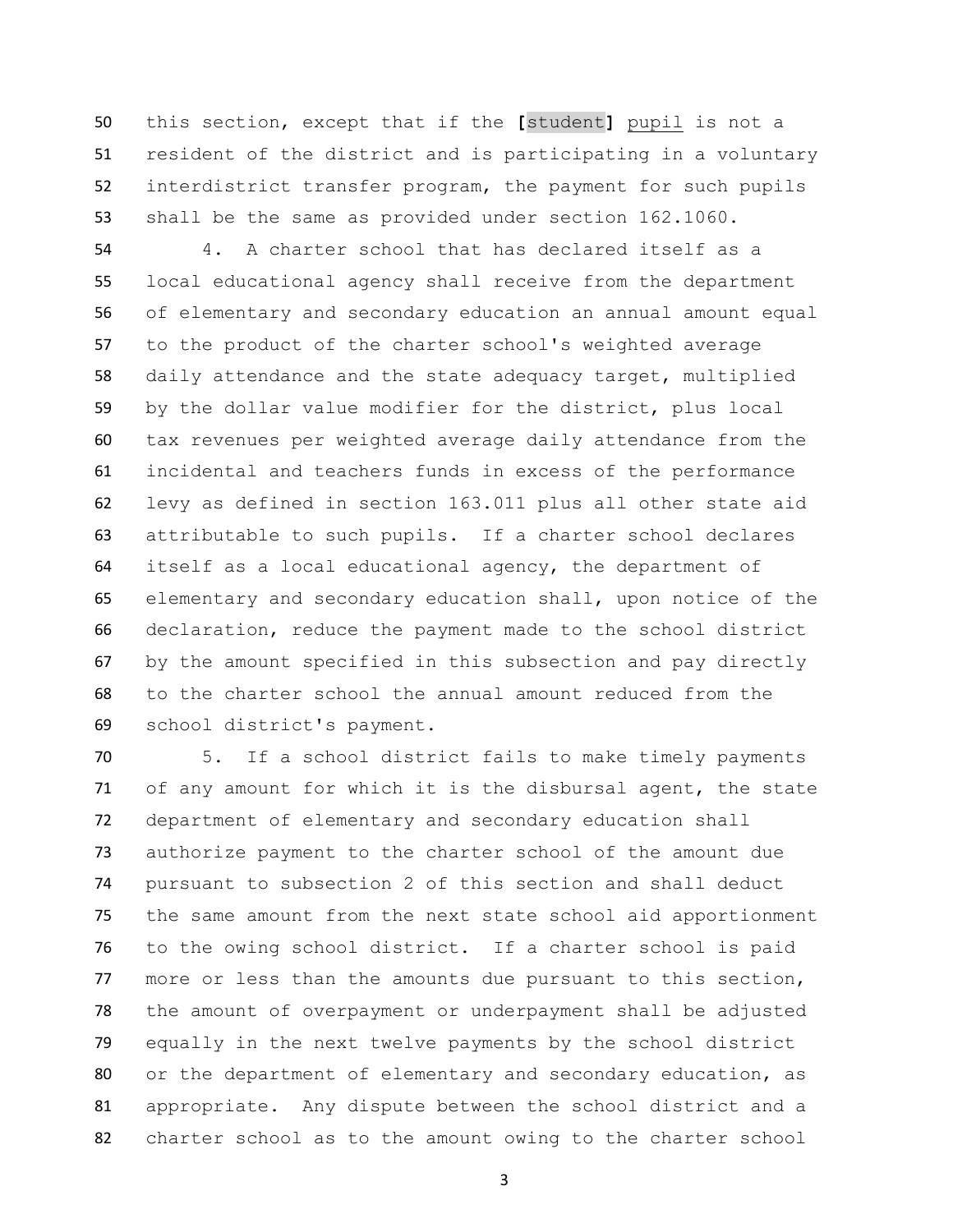shall be resolved by the department of elementary and secondary education, and the department's decision shall be the final administrative action for the purposes of review pursuant to chapter 536. During the period of dispute, the department of elementary and secondary education shall make every administrative and statutory effort to allow the continued education of **[**children**]** students in their current **[**public**]** charter school setting.

 6. The charter school and a local school board may agree by contract for services to be provided by the school district to the charter school. The charter school may contract with any other entity for services. Such services may include but are not limited to food service, custodial service, maintenance, management assistance, curriculum assistance, media services and libraries and shall be subject to negotiation between the charter school and the local school board or other entity. Documented actual costs 100 of such services shall be paid for by the charter school.

 7. In the case of a proposed charter school that intends to contract with an education service provider for substantial educational services or management services, the request for proposals shall additionally require the charter school applicant to:

 (1) Provide evidence of the education service provider's success in serving student populations similar to the targeted population, including demonstrated academic achievement as well as successful management of nonacademic school functions, if applicable;

 (2) Provide a term sheet setting forth the proposed duration of the service contract; roles and responsibilities of the governing board, the school staff, and the service 114 provider; scope of services and resources to be provided by 115 the service provider; performance evaluation measures and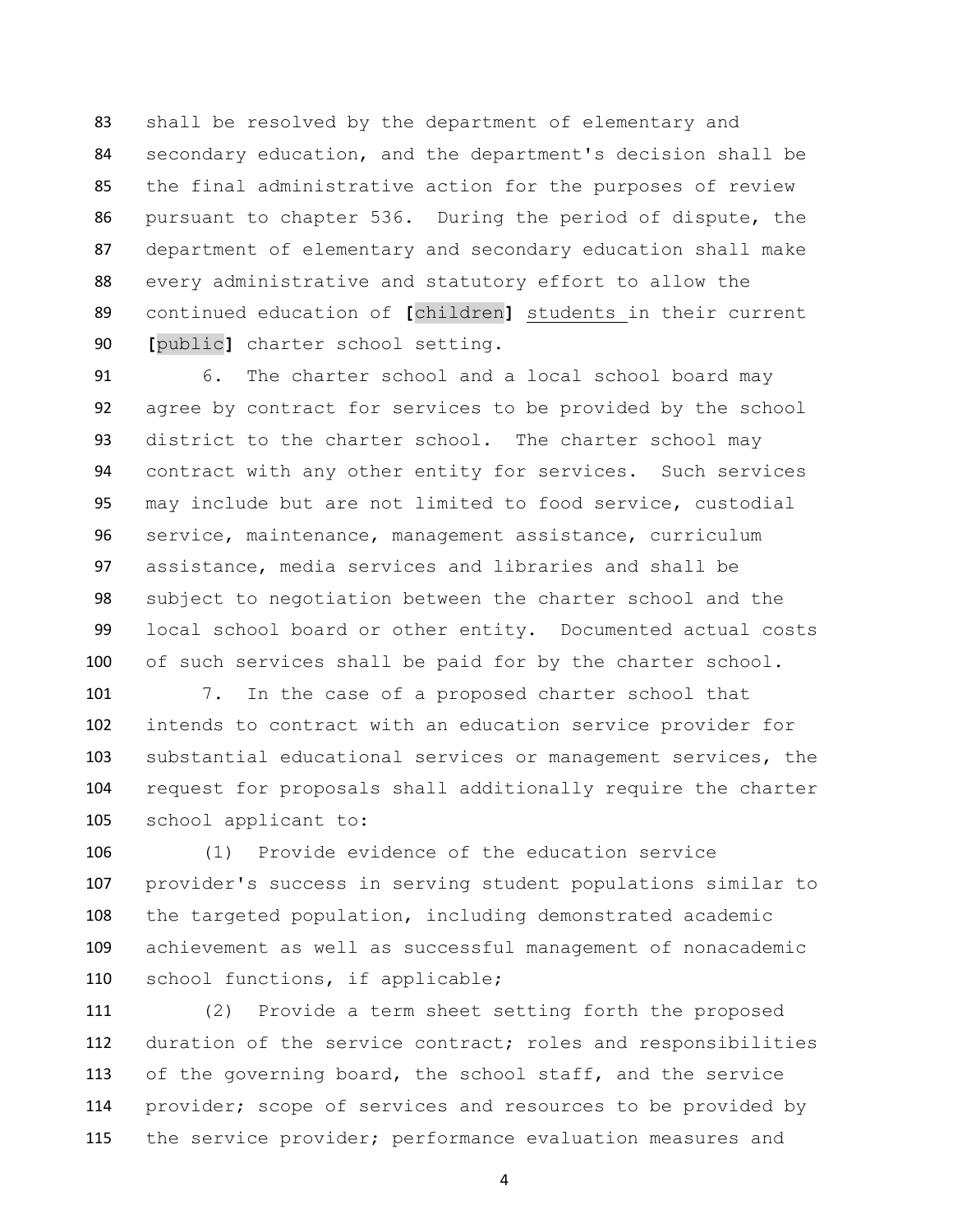time lines; compensation structure, including clear identification of all fees to be paid to the service provider; methods of contract oversight and enforcement; investment disclosure; and conditions for renewal and 120 termination of the contract;

 (3) Disclose any known conflicts of interest between the school governing board and proposed service provider or any affiliated business entities;

 (4) Disclose and explain any termination or nonrenewal of contracts for equivalent services for any other charter school in the United States within the past five years;

 (5) Ensure that the legal counsel for the charter school shall report directly to the charter school's 129 governing board; and

 (6) Provide a process to ensure that the expenditures that the education service provider intends to bill to the charter school shall receive prior approval of the governing board or its designee.

 8. A charter school may enter into contracts with community partnerships and state agencies acting in collaboration with such partnerships that provide services to **[**children**]** students and their families linked to the school.

 9. A charter school shall be eligible for transportation state aid pursuant to section 163.161 and 141 shall be free to contract with the local district, or any other entity, for the provision of transportation to the students of the charter school.

 10. (1) The proportionate share of state and federal resources generated by students with disabilities or staff serving them shall be paid in full to charter schools enrolling those students by their school district where such enrollment is through a contract for services described in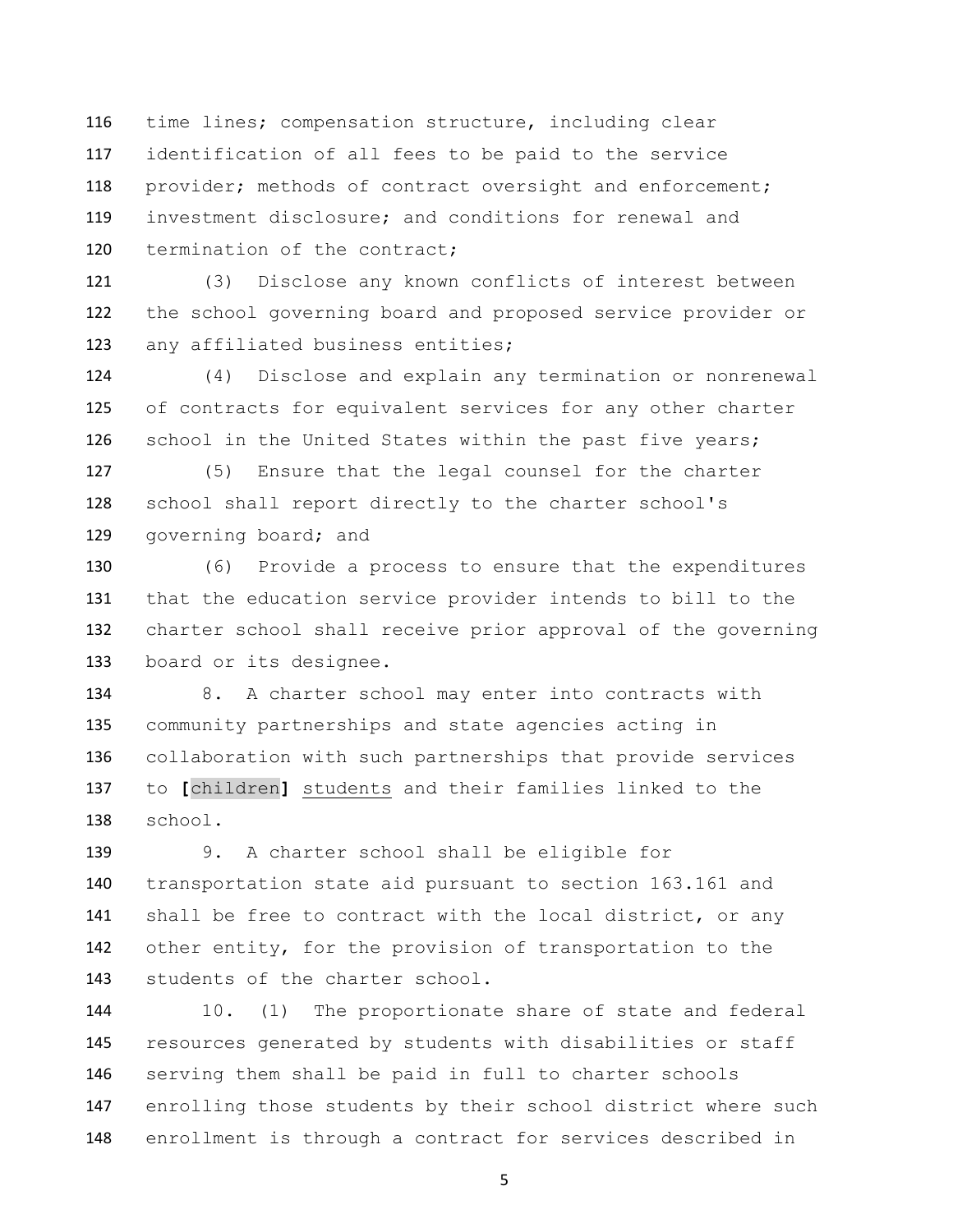this section. The proportionate share of money generated under other federal or state categorical aid programs shall be directed to charter schools serving such students eligible for that aid.

 (2) A charter school shall provide the special services provided pursuant to section 162.705 and may provide the special services pursuant to a contract with a school district or any provider of such services.

 11. A charter school **[**may**]** shall not charge tuition or impose fees that a school district is prohibited from charging or imposing, except that a charter school may receive tuition payments from districts in the same or an adjoining county for nonresident students who transfer to an approved charter school, as defined in section 167.895, from an unaccredited district.

 12. A charter school is authorized to incur debt in anticipation of receipt of funds. A charter school may also borrow to finance facilities and other capital items. A school district may incur bonded indebtedness or take other measures to provide for physical facilities and other capital items for charter schools that it sponsors or contracts with. Except as otherwise specifically provided in sections 160.400 to 160.425, upon the dissolution of a charter school, any liabilities of the corporation will be satisfied through the procedures of chapter 355. A charter school shall satisfy all its financial obligations within twelve months of notice from the sponsor of the charter school's closure under subsection 8 of section 160.405. After satisfaction of all its financial obligations, a charter school shall return any remaining state and federal funds to the department of elementary and secondary education for disposition as stated in subdivision (17) of subsection 1 of section 160.405. The department of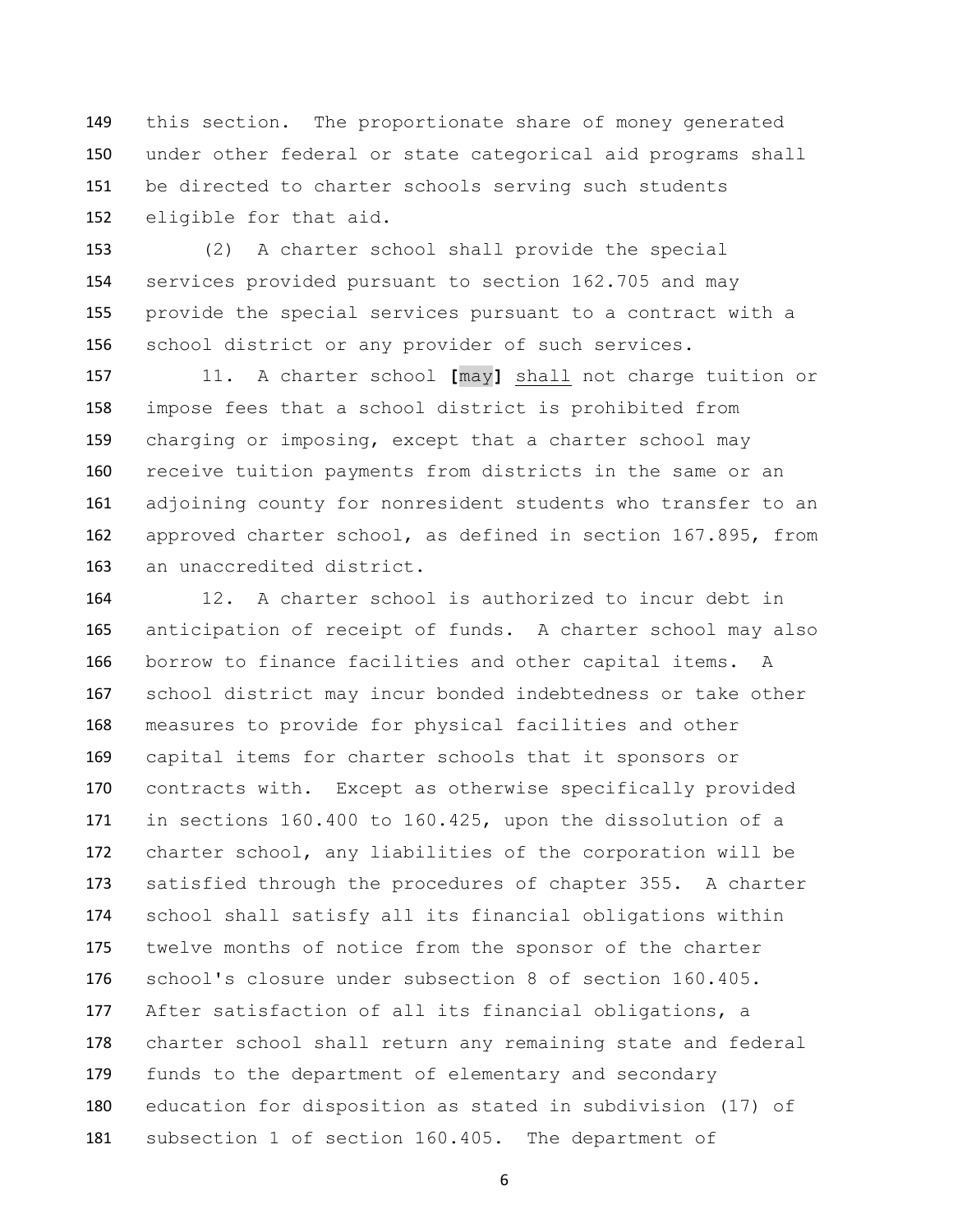elementary and secondary education may withhold funding at a level the department determines to be adequate during a school's last year of operation until the department determines that school records, liabilities, and reporting requirements, including a full audit, are satisfied.

 13. Charter schools shall not have the power to acquire property by eminent domain.

 14. The governing **[**body**]** board of a charter school is authorized to accept grants, gifts or donations of any kind and to expend or use such grants, gifts or donations. A grant, gift or donation **[**may**]** shall not be accepted by the governing **[**body**]** board if it is subject to any condition contrary to law applicable to the charter school or other public schools, or contrary to the terms of the charter.

 15. In addition to any state aid remitted to charter schools under this section, the department of elementary and secondary education shall remit to any charter school an amount equal to the weighted average daily attendance of the charter school multiplied by the difference of:

 (1) The amount of state aid and local aid per weighted average daily attendance received by the school district in which the charter school is located, not including any funds remitted to charter schools in the district. For the purposes of this subdivision, the weighted average daily attendance of the school district shall not include the weighted average daily attendance of the charter schools located in the district; and

 (2) The amount of state aid and local aid per weighted average daily attendance of the charter school received by 211 the charter school.

212 16. Charter schools may adjust weighted average daily attendance pursuant to section 163.036.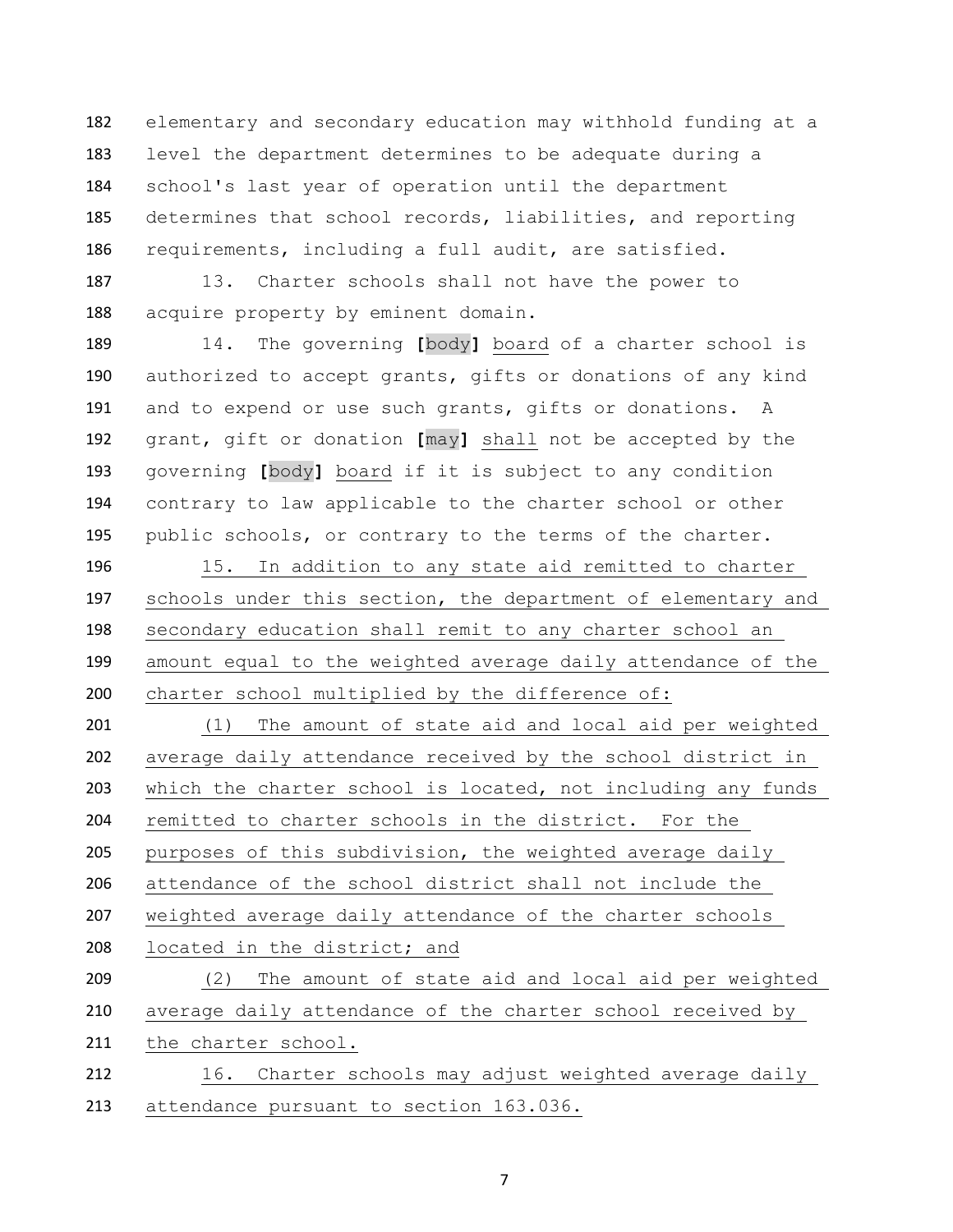| 214 | 17. When calculating the amounts in subdivisions (1)        |
|-----|-------------------------------------------------------------|
| 215 | and (2) of subsection 15 of this section, the department    |
| 216 | shall utilize the most current data to which the department |
| 217 | has access.                                                 |
| 218 | 18.<br>For the purposes of subsection 15 of this section:   |
| 219 | The definitions contained in section 163.011,<br>(1)        |
| 220 | shall apply;                                                |
| 221 | The term "local aid" shall mean all local and<br>(2)        |
| 222 | county revenue received, including, but not limited to, the |
| 223 | following:                                                  |
| 224 | Property taxes and delinquent taxes;<br>(a)                 |
| 225 | Merchants' and manufacturers' tax revenues;<br>(b)          |
| 226 | Financial institutions' tax revenues;<br>(C)                |
| 227 | City sales tax revenue, including city sales tax<br>(d)     |
| 228 | collected in any city not within a county;                  |
| 229 | (e)<br>Payments in lieu of taxes; and                       |
| 230 | (f)<br>Revenues from state-assessed railroad and            |
| 231 | utilities tax;                                              |
| 232 | The term "local aid" shall not be construed to<br>(3)       |
| 233 | include:                                                    |
| 234 | Charitable contributions, gifts, and grants made<br>(a)     |
| 235 | to school districts;                                        |
| 236 | Interest earnings of school districts and student<br>(b)    |
| 237 | fees paid to school districts;                              |
| 238 | Debt service authorized by a public vote for the<br>(C)     |
| 239 | purpose of making payments on a bond issuance of a school   |
| 240 | district;                                                   |
| 241 | Proposition C revenues received for school<br>(d)           |
| 242 | purposes from the school district trust fund under section  |
| 243 | 163.087; or                                                 |
| 244 | Any other funding solely intended for a particular<br>(e)   |
| 245 | school district or their respective employees, schools,     |
| 246 | foundations, or organizations;                              |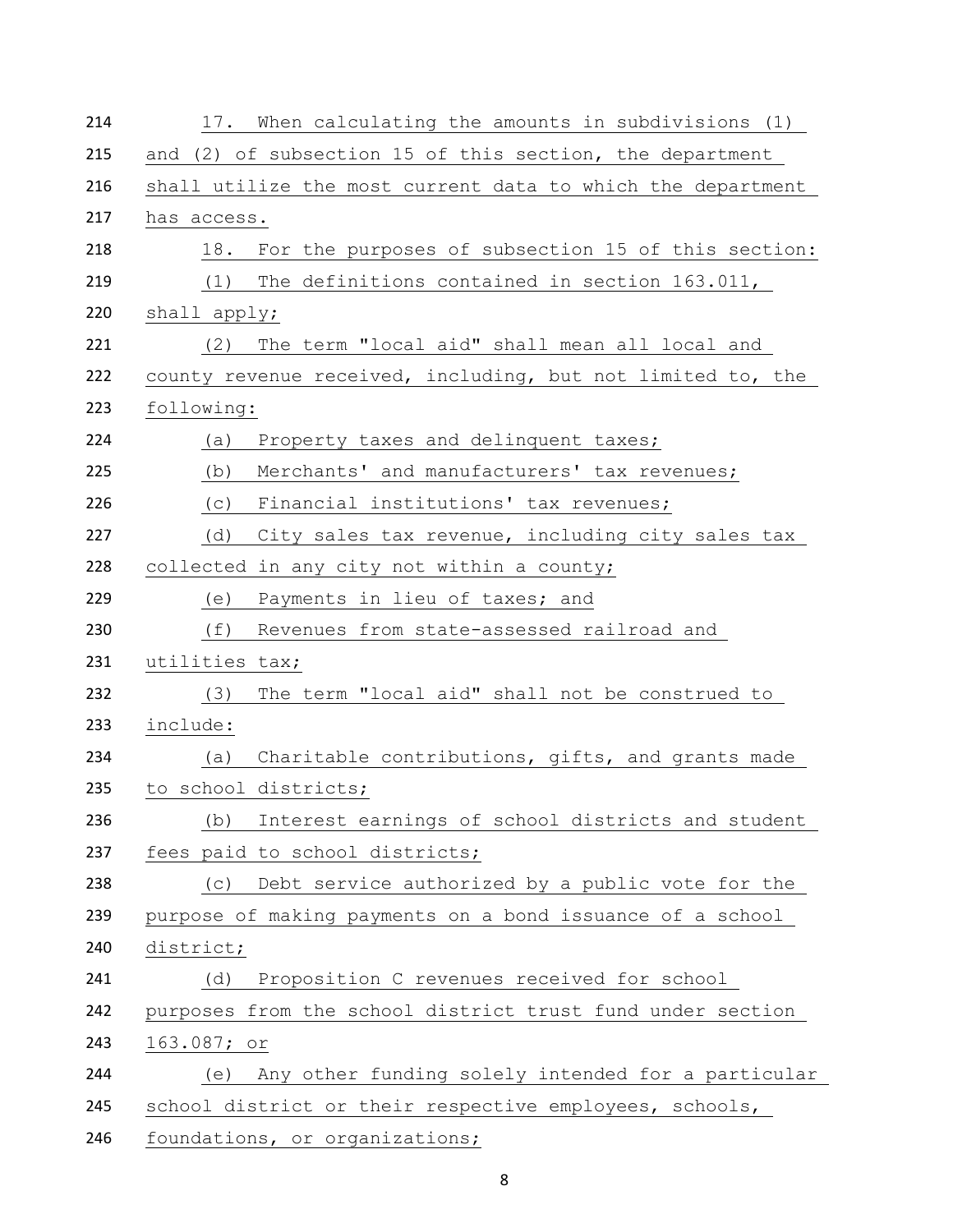| 247 | The term "state aid" shall mean any revenues<br>(4)          |
|-----|--------------------------------------------------------------|
| 248 | received pursuant to this section and sections 163.043 and   |
| 249 | 163.087.                                                     |
| 250 | Notwithstanding any other provision of law to the<br>19.     |
| 251 | contrary, subsections 15 to 18 of this section shall be      |
| 252 | applicable to charter schools operated only:                 |
| 253 | (1)<br>In a metropolitan school district;                    |
| 254 | In an urban school district containing most or all<br>(2)    |
| 255 | of a city with more than four hundred thousand inhabitants   |
| 256 | and located in more than one county;                         |
| 257 | In a school district that has been classified as<br>(3)      |
| 258 | unaccredited by the state board of education;                |
| 259 | In a school district that has been classified as<br>(4)      |
| 260 | provisionally accredited by the state board of education and |
| 261 | has received scores on its annual performance report         |
| 262 | consistent with a classification of provisionally accredited |
| 263 | or unaccredited for three consecutive school years beginning |
| 264 | with the 2012-2013 accreditation year under the conditions   |
| 265 | described in paragraphs (a) and (b) of subdivision (4) of    |
| 266 | subsection 2 of section 160.400; or                          |
| 267 | (5) In a school district that has been accredited            |
| 268 | without provisions, sponsored only by the local school board |
| 269 | under the conditions described in subdivision (5) of         |
| 270 | subsection 2 of section 160.400.                             |
| 271 | The members of the governing board of a<br>20.<br>(1)        |
| 272 | charter school shall be residents of the state of Missouri.  |
| 273 | Any current member of a governing board of a<br>(2)          |
| 274 | charter school who does not meet the requirements in         |
| 275 | subdivision (1) of this subsection may complete their term.  |
| 276 | Such individual shall not be re-nominated as a member of the |
| 277 | governing board on which he or she sits.                     |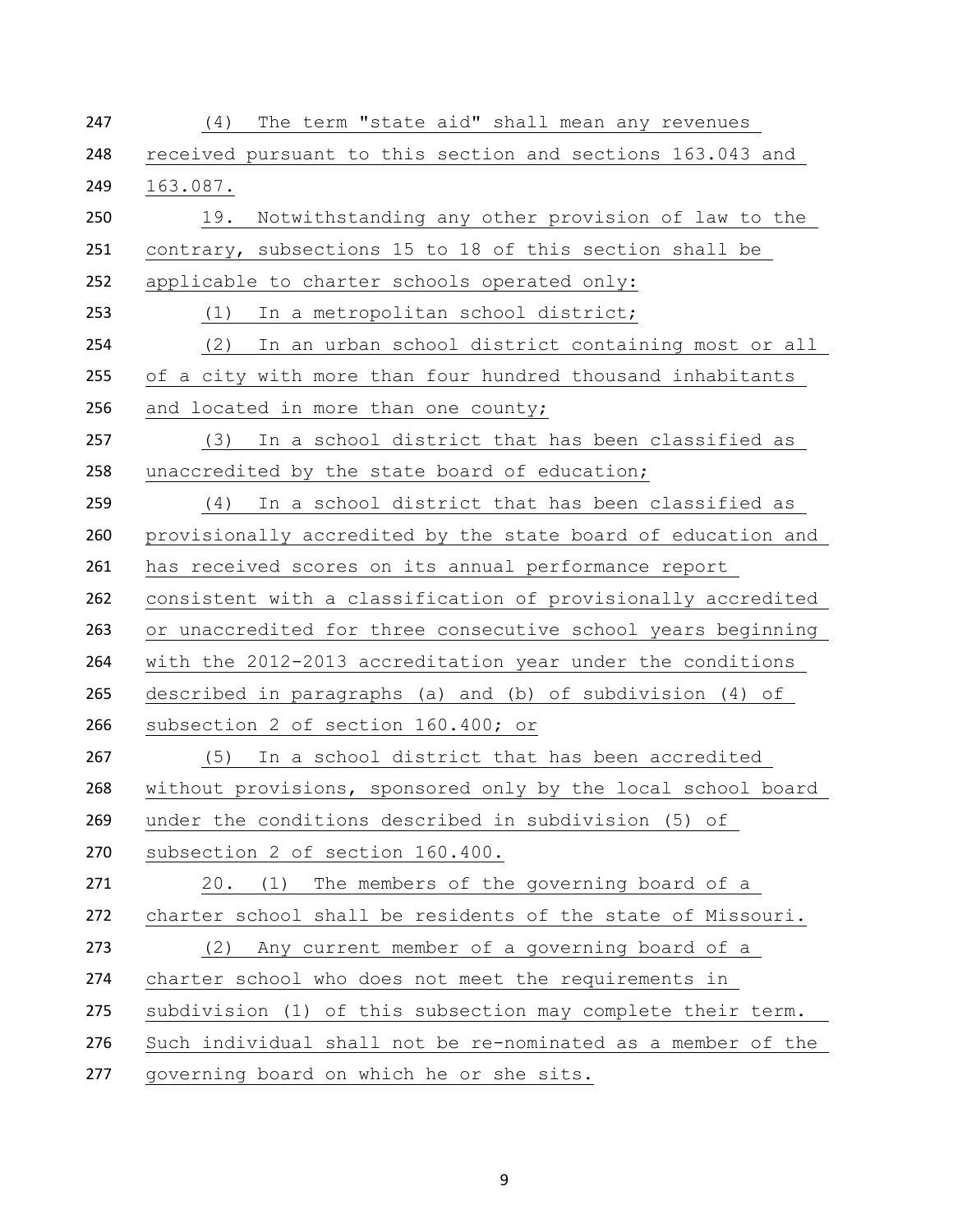| 278 | 21. Any charter school management company operating a        |
|-----|--------------------------------------------------------------|
| 279 | charter school in the state shall be a nonprofit corporation |
| 280 | incorporated pursuant to charter 355.                        |
| 281 | 22. Beginning July 1, 2023, the provisions of section        |

160.995 shall be applicable to charter schools.

 23. Each charter school shall publish its annual performance report on the school's website in a downloadable format.

 160.425. 1. The "Missouri Charter Public School Commission" is hereby created with the authority to sponsor high quality charter schools throughout the state of Missouri.

 2. The commission shall consist of nine members appointed by the governor, by and with the advice and consent of the senate. No more than five of the members shall be of the same political party. No more than two members shall be from the same congressional district. The term of office of each member shall be four years, except those of the members first appointed, of which three shall be appointed for a term of one year, two for a term of two years, two for a term of three years, and two for a term of four years. At the expiration of the term of each member, the governor, by and with the advice and consent of the senate, shall appoint a successor.

 3. The appointees to the commission shall be selected as follows:

 (1) One member selected by the governor from a slate 20 of three recommended by the commissioner of education;

 (2) One member selected by the governor from a slate of three recommended by the commissioner of higher education; (3) One member selected by the governor from a slate of three recommended by the president pro tempore of the senate;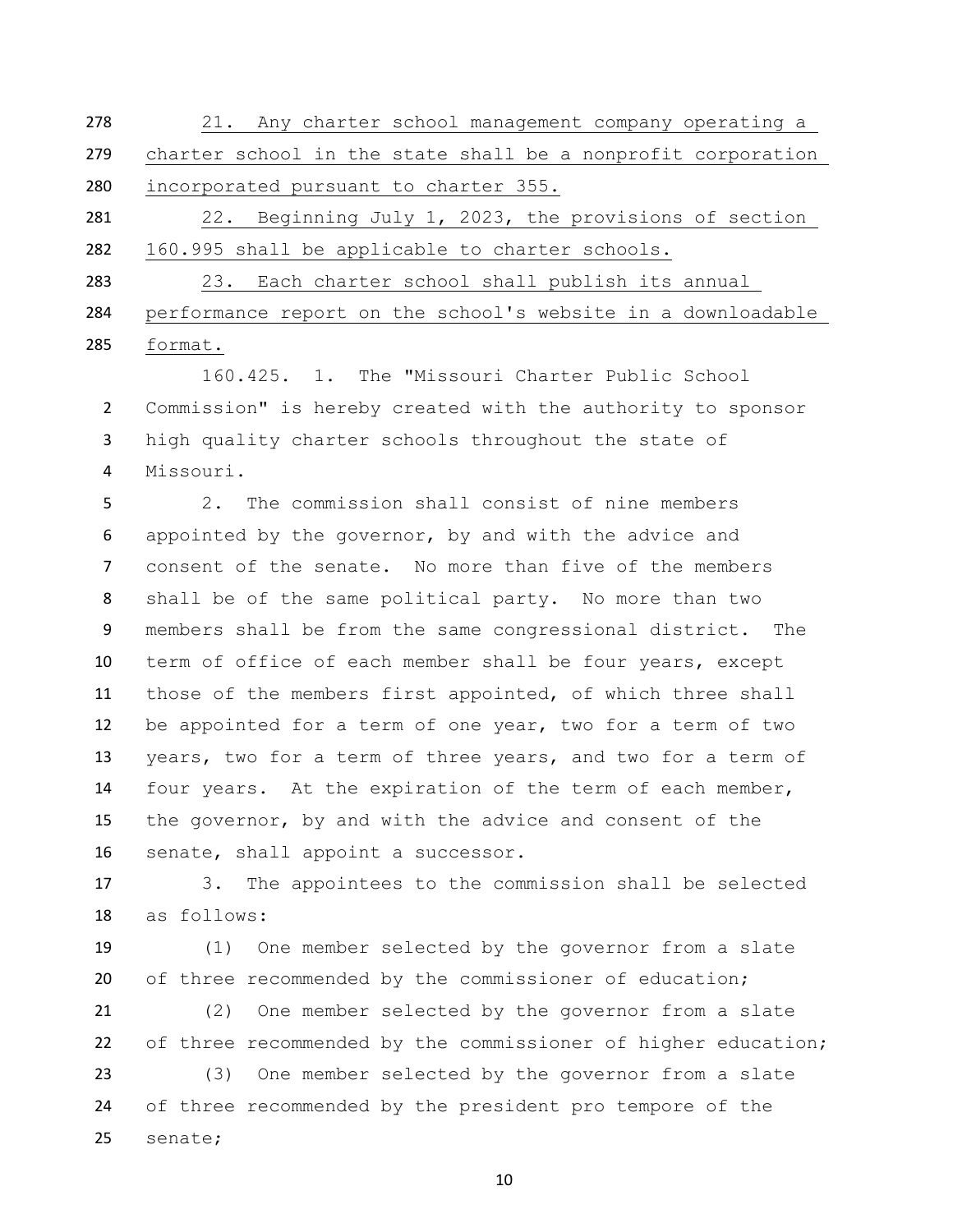(4) One member selected by the governor from a slate of three recommended by the speaker of the house of representatives; and

 (5) Five additional members appointed by the governor, one of whom shall be selected from a slate of three nominees recommended by the Missouri School Boards Association.

 4. Members appointed to the commission shall collectively possess strong experience and expertise in governance, management and finance, school leadership, assessment, curriculum and instruction, and education law. All members of the commission shall have demonstrated understanding of and commitment to charter schooling as a strategy for strengthening public education.

 5. The commission shall annually elect a chairperson and vice chairperson, who shall act as chairperson in his or her absence. The commission shall meet at the call of the chairperson. The chairperson may call meetings at such times as he or she deems advisable and shall call a meeting when requested to do so by three or more members of the commission. Members of the commission are not eligible to receive compensation.

 6. The commission may approve proposed charters for its sponsorship under sections 160.400 to 160.425 and shall:

 (1) Comply with all of the requirements applicable to sponsors under sections 160.400 to 160.425;

 (2) Exercise sponsorship over charters approved by the commission under sections 160.400 to 160.425, including receipt of sponsorship funding under subsection 11 of section 160.400. Sponsorship funding due to the commission shall be deposited to the credit of the charter public school commission revolving fund created pursuant to this section.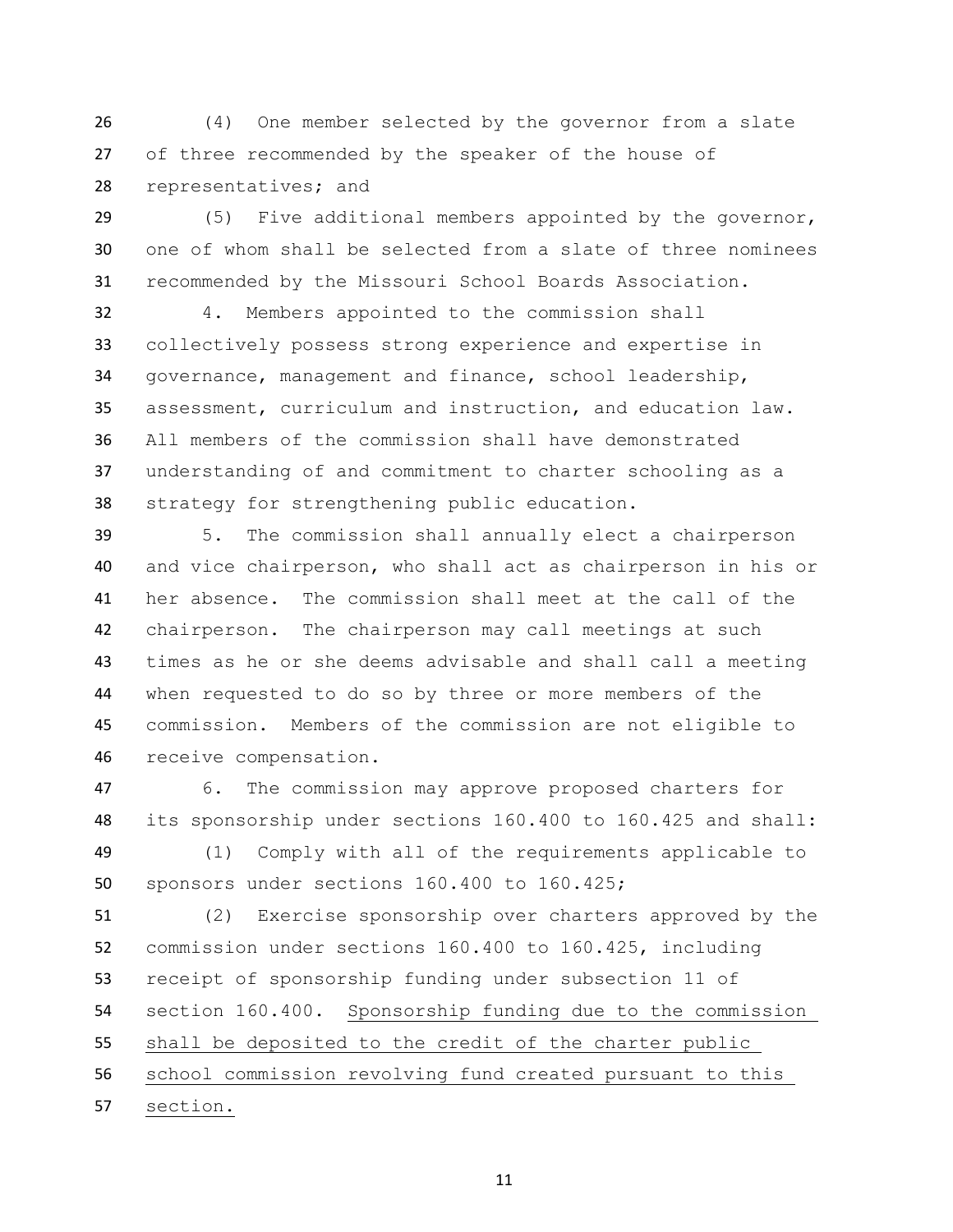7. Charter schools sponsored by the commission shall comply with all of the requirements applicable to charter schools under sections 160.400 to 160.425.

 8. The commission shall conduct its business in accordance with chapter 610.

 9. The department of elementary and secondary education shall provide start-up funding for the commission to operate. The commission shall reimburse the department's costs from any funds it receives as sponsor under section 160.400.

 10. The commission is authorized to receive and expend gifts, grants, and donations of any kind from any public or private entity to carry out the purposes of sections 160.400 to 160.425, subject to the terms and conditions under which they are given, provided that all such terms and conditions are permissible under law.

 11. There is hereby created in the state treasury the "Charter Public School Commission Revolving Fund", which shall consist of moneys collected under this section. The state treasurer shall be custodian of the fund. In accordance with sections 30.170 and 30.180, the state treasurer may approve disbursements. Notwithstanding the provisions of section 33.080 to the contrary, any moneys remaining in the fund at the end of the biennium shall not revert to the credit of the general revenue fund. The state treasurer shall invest moneys in the fund in the same manner as other funds are invested. Subject to appropriation, moneys in the fund shall be used solely for the administration of this section.

161.670. 1. Notwithstanding any other law, prior to July 1, 2007, the state board of education shall establish the "Missouri Course Access and Virtual School Program" to serve school-age students residing in the state. The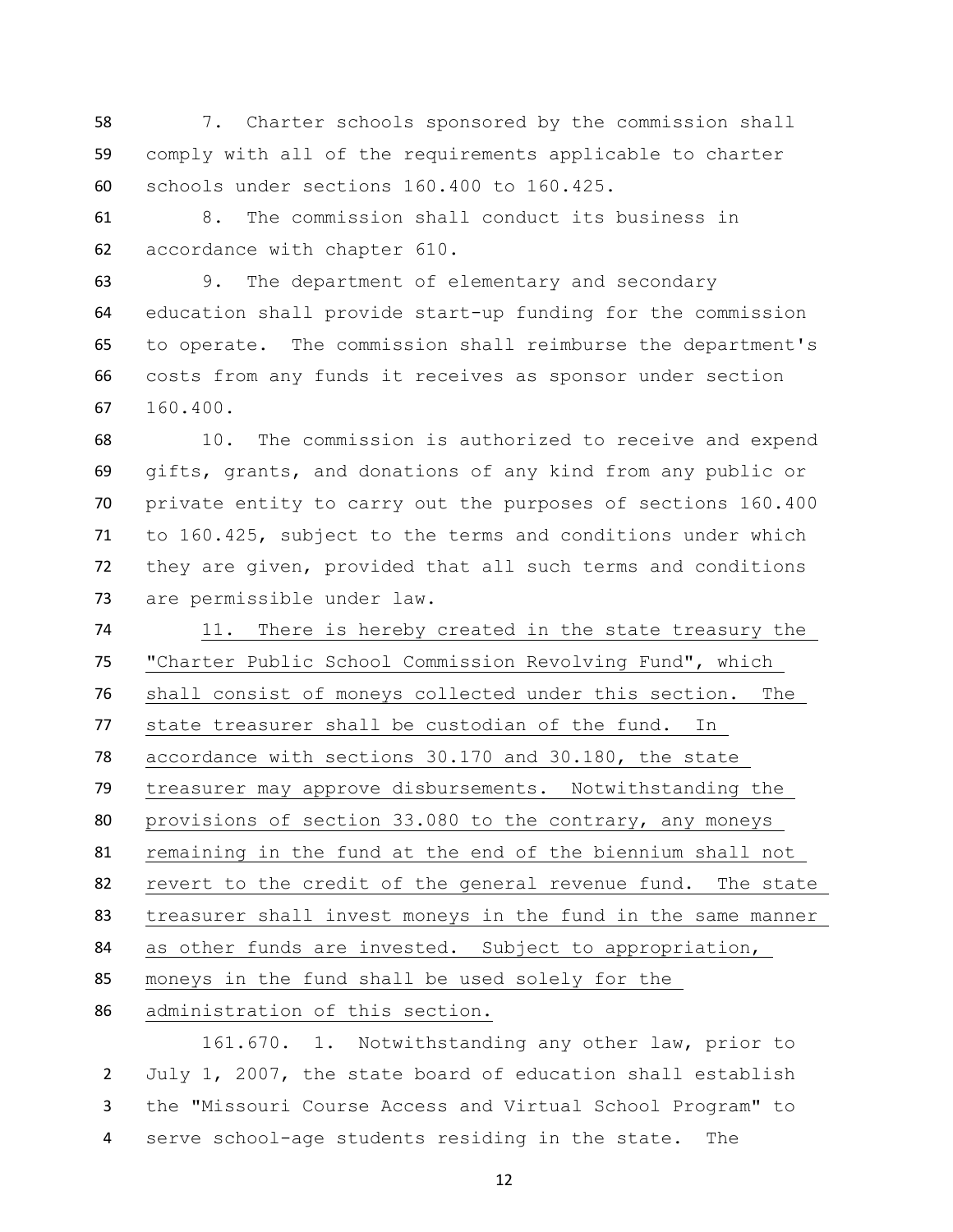Missouri course access and virtual school program shall offer nonclassroom-based instruction in a virtual setting using technology, intranet, **[**and/or**]** or internet methods of communication. Any student under the age of twenty-one in grades kindergarten through twelve who resides in this state shall be eligible to enroll in the Missouri course access and virtual school program pursuant to subsection 3 of this section.

 2. (1) For purposes of calculation and distribution of state school aid, students enrolled in the Missouri course access and virtual school program shall be included in the student enrollment of the school district in which the student **[**physically**]** is enrolled under subsection 3 of this section; provided that any such student attendance for full-time virtual program students shall only be included in any district pupil attendance calculation under chapter 163 and any charter school pupil attendance calculation under section 160.415, using current year pupil attendance for such full-time virtual program pupils; and further provided that in the case of a host school district enrolling one or more full-time virtual school students, such enrolling district shall receive no less under the state aid calculation for such students than an amount equal to the state adequacy target multiplied by the weighted average daily attendance of such full-time students. Students residing in Missouri and enrolled in a full-time virtual school program operated by a public institution of higher education in this state shall be counted for a state aid 33 calculation by the department, and the department shall pay, from funds dedicated to state school aid payments made under section 163.031, to such institution an amount equal to the state adequacy target multiplied by the weighted average daily attendance of such full-time students.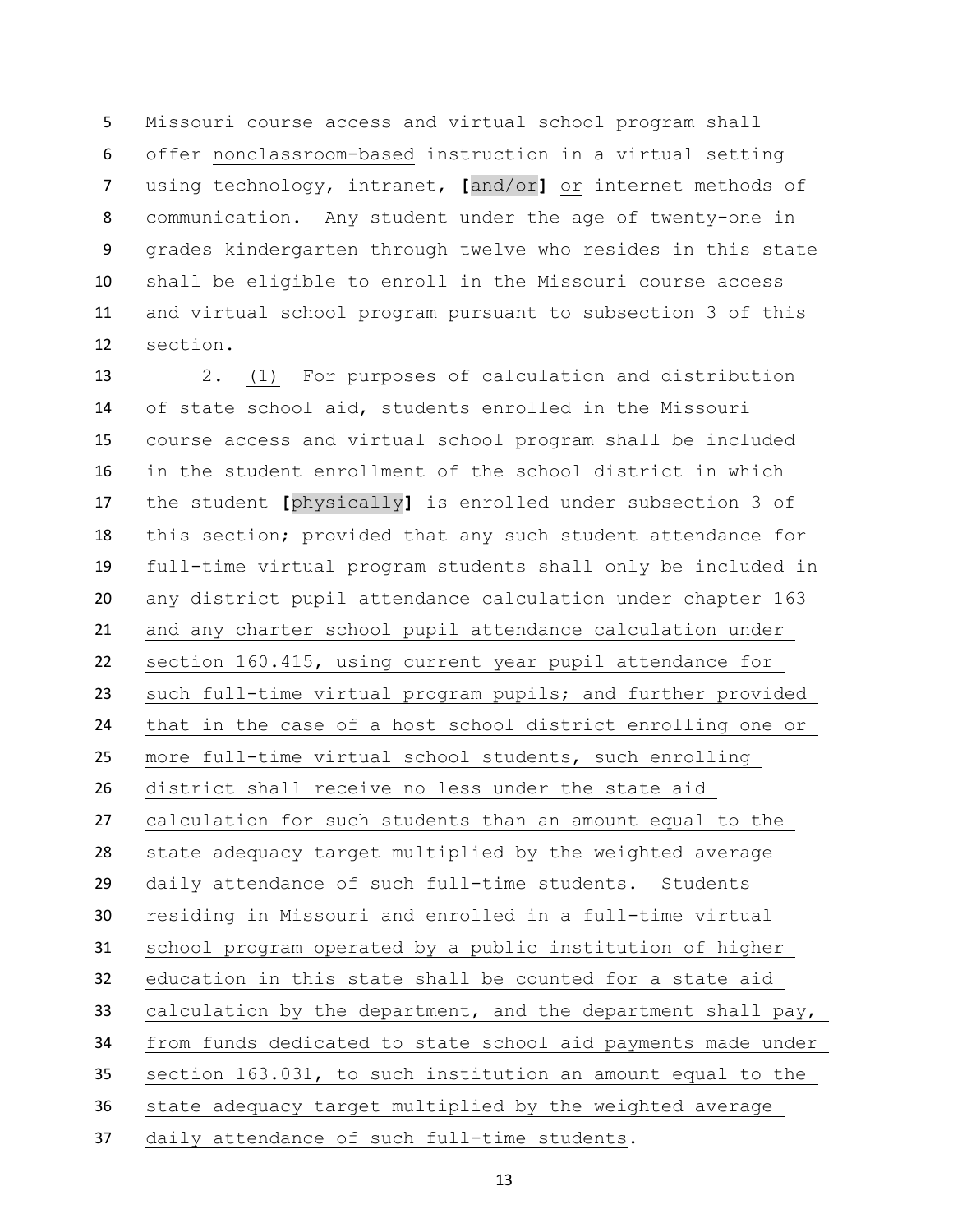(2) The Missouri course access and virtual school program shall report to the district of residence the following information about each student served by the Missouri course access and virtual school program: name, address, eligibility for free or reduced-price lunch, limited English proficiency status, special education needs, and the number of courses in which the student is enrolled. The Missouri course access and virtual school program shall promptly notify the resident district when a student 47 discontinues enrollment. A "full-time equivalent student" is a student who **[**successfully has completed**]** is enrolled in the instructional equivalent of six credits per regular term. Each Missouri course access and virtual school program course shall count as one class and shall generate that portion of a full-time equivalent that a comparable course offered by the school district would generate.

 (3) Pursuant to an education services plan and collaborative agreement under subsection 3 of this section, full-time equivalent students may be allowed to use a physical location of the resident school district for all or some portion of ongoing instructional activity, and the enrollment plan shall provide for reimbursement of costs of the resident district for providing such access pursuant to rules promulgated under this section by the department.

 (4) In no case shall more than the full-time equivalency of a regular term of attendance for a single student be used to claim state aid. Full-time equivalent student credit completed shall be reported to the department of elementary and secondary education in the manner prescribed by the department. Nothing in this section shall prohibit students from enrolling in additional courses under a separate agreement that includes terms for paying tuition or course fees.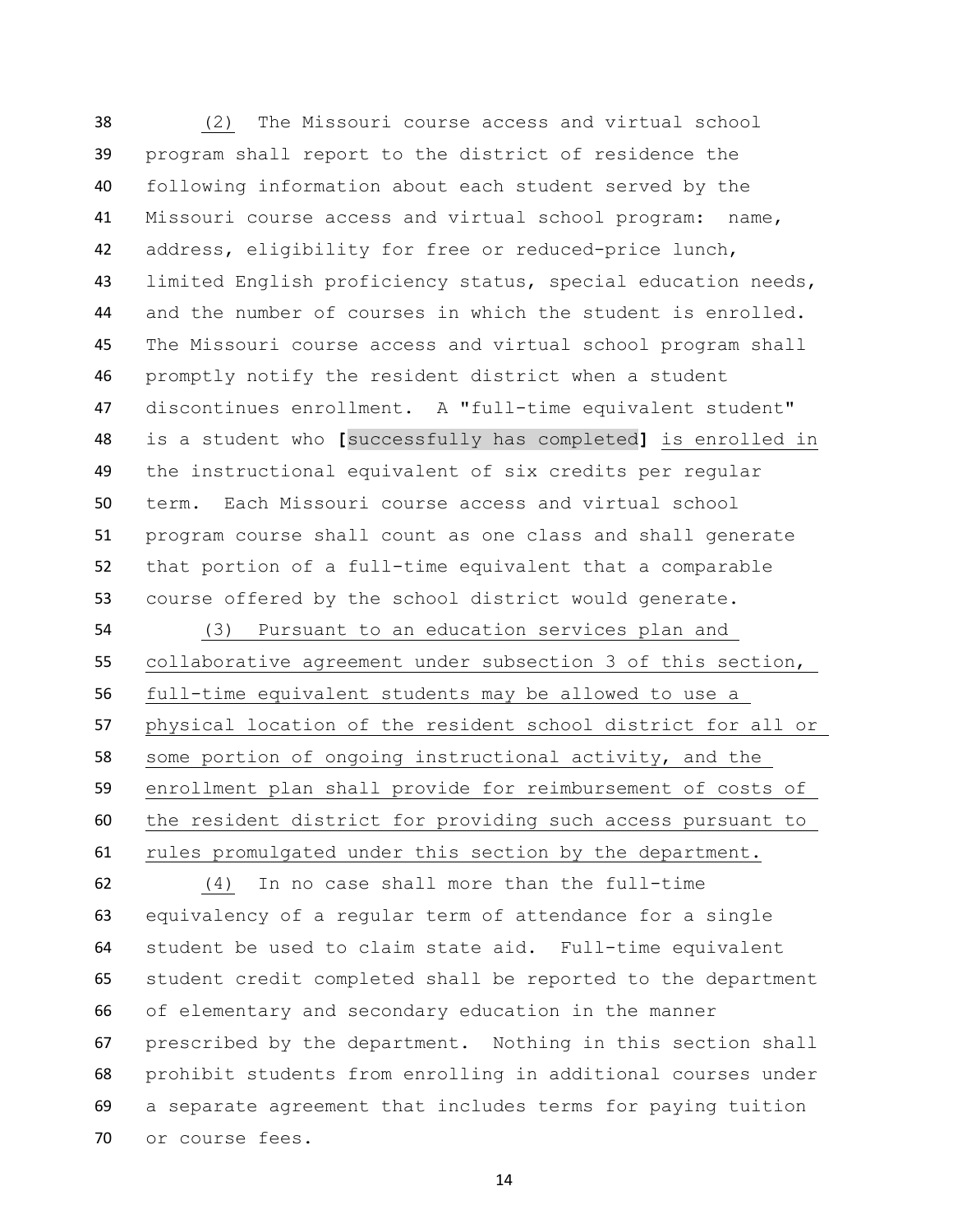(5) A full-time virtual school program serving full- time equivalent students shall be considered an attendance center in the host school district and shall participate in the statewide assessment system as defined in section 160.518. The academic performance of students enrolled in a full-time virtual school program shall be assigned to the designated attendance center of the full-time virtual school program and shall be considered in like manner to other attendance centers. The academic performance of any student who disenrolls from a full-time virtual school program and enrolls in a public school or charter school shall not be used in determining the annual performance report score of the attendance center or school district in which the student enrolls for twelve months from the date of enrollment. (6) For the purposes of this section, a public

 institution of higher education operating a full-time virtual school program shall be subject to all requirements applicable to a host school district with respect to its full-time equivalent students.

 3. (1) A **[**school district or charter school shall allow any eligible**]** student who resides in **[**such district to**]** this state may enroll in Missouri course access and virtual school program courses of his or her choice as a part of the student's annual course load each school year **[**or a full-time virtual school option**]**, with any costs associated with such course or courses to be paid by the school district or charter school if:

 (a) The student is enrolled full-time in **[**and has attended, for at least one semester immediately prior to enrolling in the Missouri course access and virtual school program,**]** a public school, including any charter school**[**; except that, no student seeking to enroll in Missouri course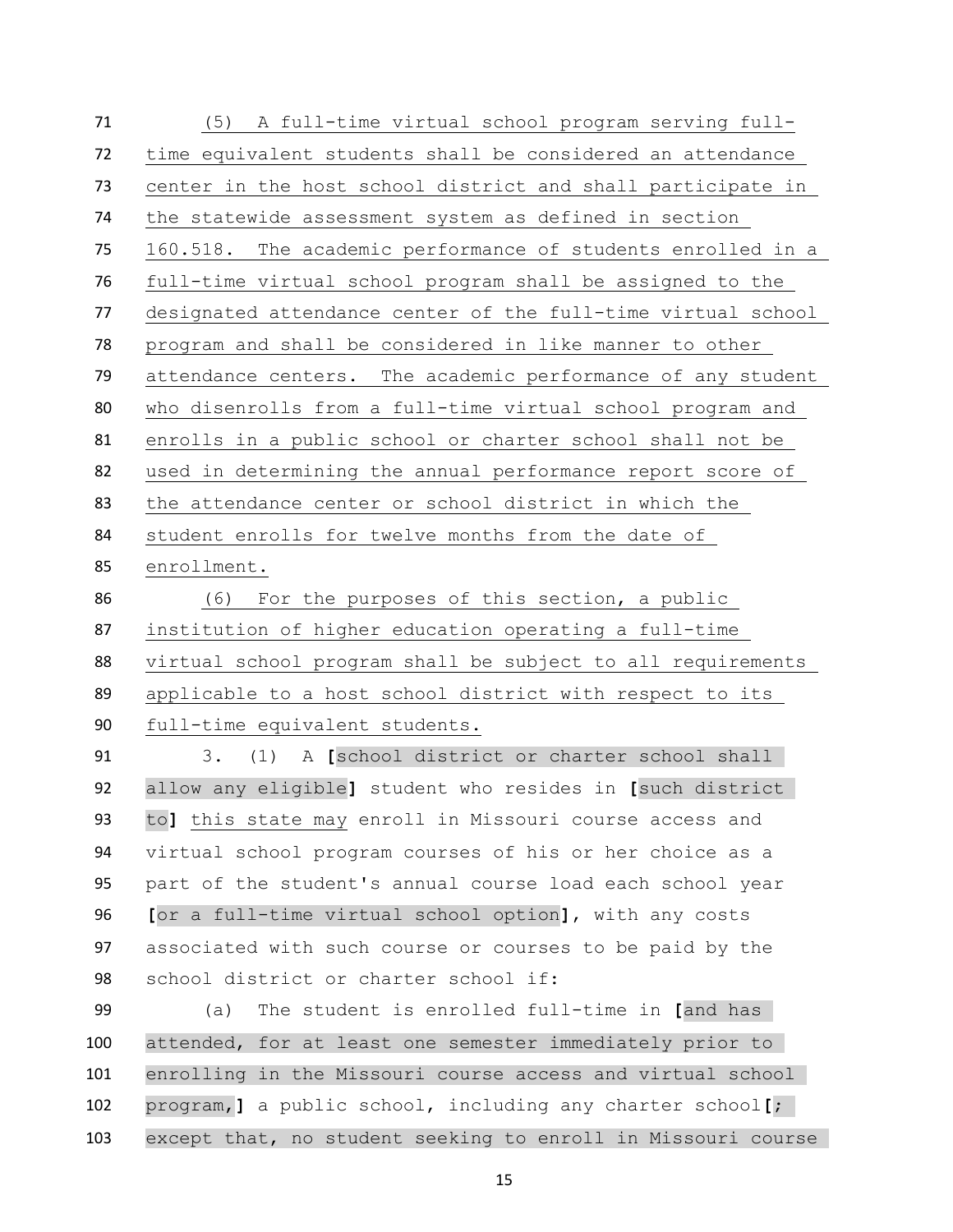access and virtual school program courses under this subdivision shall be required to have attended a public school during the previous semester if the student has a documented medical or psychological diagnosis or condition that prevented the student from attending a school in the community during the previous semester**]**; and

 (b) Prior to enrolling in any Missouri course access and virtual school program course, a student has received approval from his or her school district or charter school through the procedure described under subdivision (2) of this subsection.

 (2) Each school district or charter school shall adopt a policy that delineates the process by which a student may enroll in courses provided by the Missouri course access and virtual school program that is substantially similar to the typical process by which a district student would enroll in courses offered by the school district and a charter school student would enroll in courses offered by the charter school. The policy may include consultation with the school's counselor and may include parental notification or authorization. **[**School counselors shall not be required to approve or disapprove a student's enrollment in the Missouri course access and virtual school program.**]** The policy shall ensure that available opportunities for in-person instruction are considered prior to moving a student to virtual courses. The policy shall allow for continuous enrollment throughout the school year. If the school district or charter school disapproves a student's request to enroll in a course or courses provided by the Missouri course access and virtual school program, **[**including full- time enrollment in courses provided by the Missouri course access and virtual school program,**]** the reason shall be provided in writing and it shall be for good cause. Good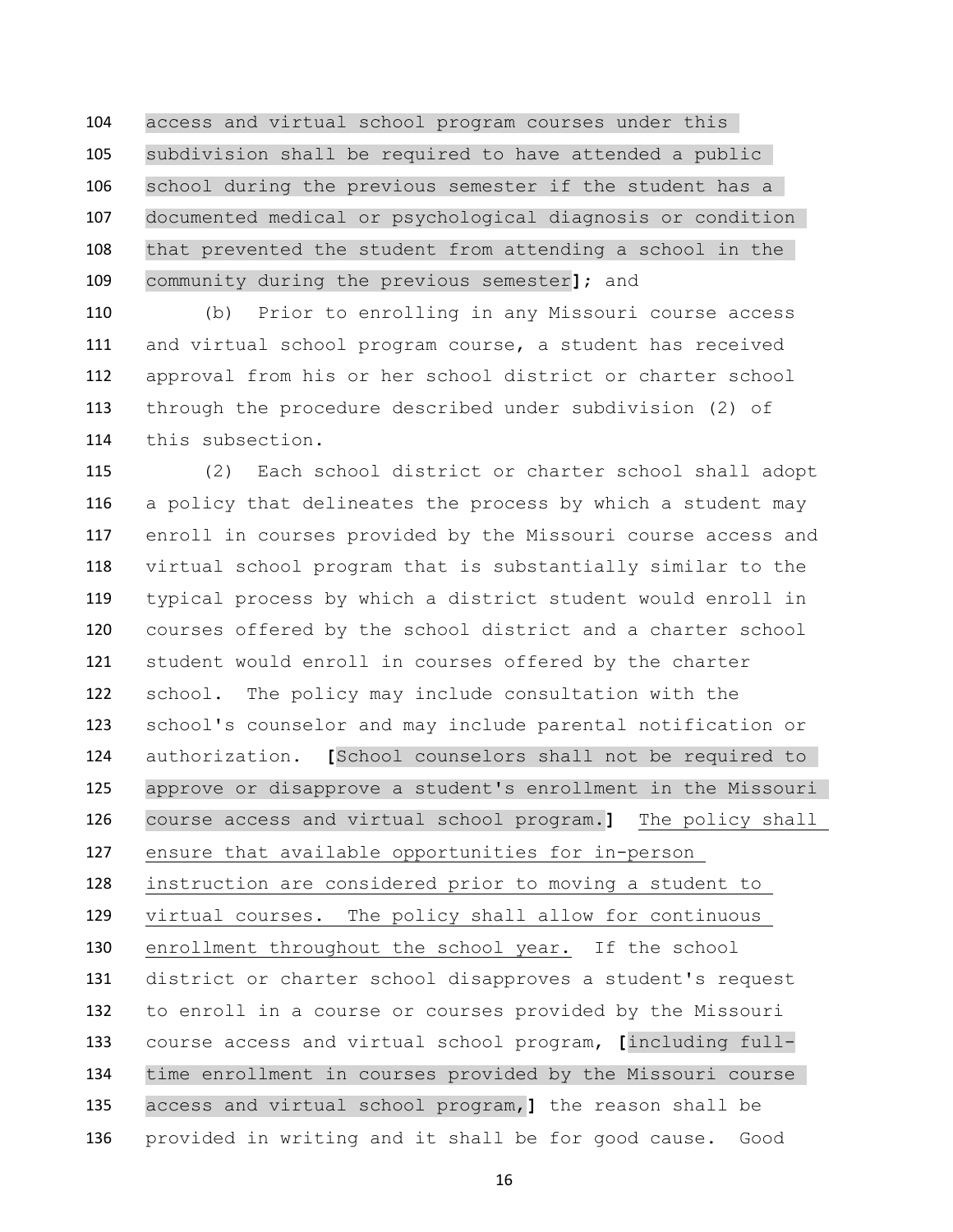cause justification to disapprove a student's request for enrollment in a course shall be a determination that doing so is not in the best educational interest of the student**[**. In cases of denial by the school district or charter school, local education agencies shall inform the student and the student's family of their right to appeal any enrollment denial in the Missouri course access and virtual school program to the local school district board or charter school governing body where the family shall be given an opportunity to present their reasons for their child or children to enroll in the Missouri course access and virtual school program in an official school board meeting. In addition, the school district or charter school administration shall provide its good cause justification for denial at a school board meeting or governing body meeting. Both the family and school administration shall also provide their reasons in writing to the members of the school board or governing body and the documents shall be entered into the official board minutes. The members of the board or governing body shall issue their decision in writing within thirty calendar days, and then an appeal may be made to the department of elementary and secondary education, which shall provide a final enrollment decision within seven calendar days**]**, and shall be consistent with the determination that would be made for such course request under the process by which a district student would enroll in a similar course offered by the school district and a charter school student would enroll in a similar course offered by the charter school, except that the determination may consider the suitability of virtual courses for the student based on prior participation in virtual courses by the student. Appeals of any course denials under this subsection shall be considered under a policy that is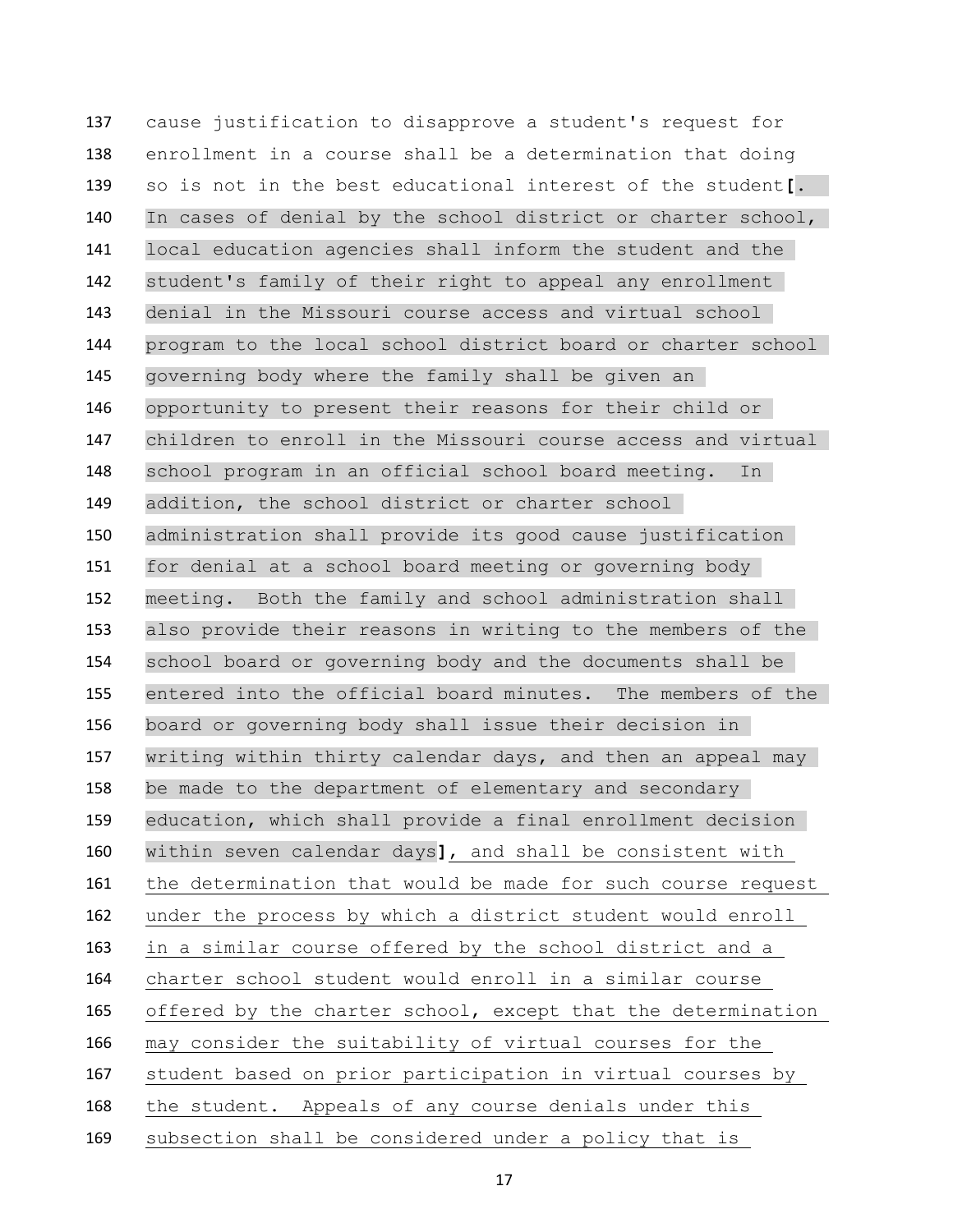substantially similar to the typical process by which appeals would be considered for a student seeking to enroll in courses offered by the school district and a charter school student seeking to enroll in courses offered by the charter school.

 (3) For students enrolled in any Missouri course access and virtual school program course in which costs associated with such course are to be paid by the school district or charter school as described under this subdivision **[**(1) of this subsection**]**, the school district or charter school shall pay the content provider directly on a pro rata monthly basis based on a student's completion of assignments and assessments. If a student discontinues enrollment, the district or charter school may stop making monthly payments to the content provider. No school district or charter school shall pay, for any one course for a student, more than the market necessary costs but in no case shall pay more than fourteen percent of the state adequacy target, as defined under section 163.011, as calculated at the end of the most recent school year for any single, year-long course and no more than seven percent of the state adequacy target as described above for any single semester equivalent course. **[**Payment for a full-time virtual school student shall not exceed the state adequacy target, unless the student receives additional federal or state aid. Nothing in this subdivision shall prohibit a school district or charter school from negotiating lower costs directly with course or full-time virtual school providers, particularly in cases where several students enroll in a single course or full-time virtual school.**]** (4) For students enrolling in a full-time virtual program, the department of elementary and secondary

education shall adopt a policy that delineates the process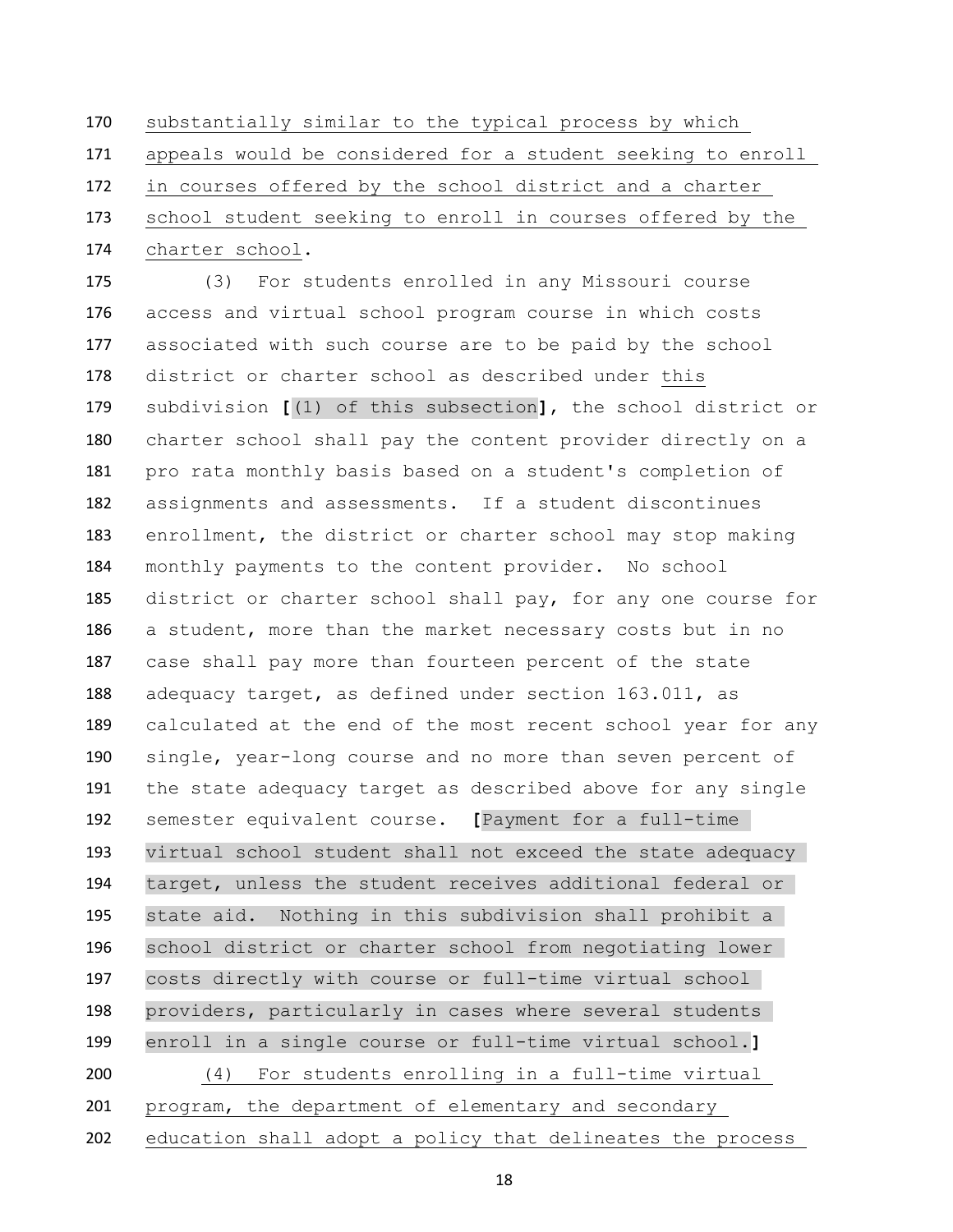by which a student who lives in this state may enroll in a virtual program of their choice as provided in this subdivision. Each host school district operating a full- time virtual program under this section shall operate and implement the state enrollment policy, subject to the provisions of this subdivision. The policy shall: (a) Require the good faith collaboration of the student, the student's parent or guardian if the student is not considered homeless, the virtual program, the host 212 district, and the resident district; (b) Specify timelines for timely participation by the virtual program, the host district, and resident district; provided that the resident district shall provide any relevant information and input on the enrollment within ten business days of notice from the virtual program of the enrollment application; (c) Include a survey of the reasons for the student's and parent's interests in participating in the virtual program; (d) Include consideration of available opportunities for in-person instruction prior to enrolling a student in a virtual program; (e) Evaluate requests for enrollment based on meeting the needs for a student to be successful considering all relevant factors; (f) Ensure that, for any enrolling student, an education services plan and collaborative agreement is created to provide all services required to ensure a free and appropriate public education, including financial terms for reimbursement by the host district for the necessary costs of any virtual program, school district, or public or private entity providing all or a portion of such services;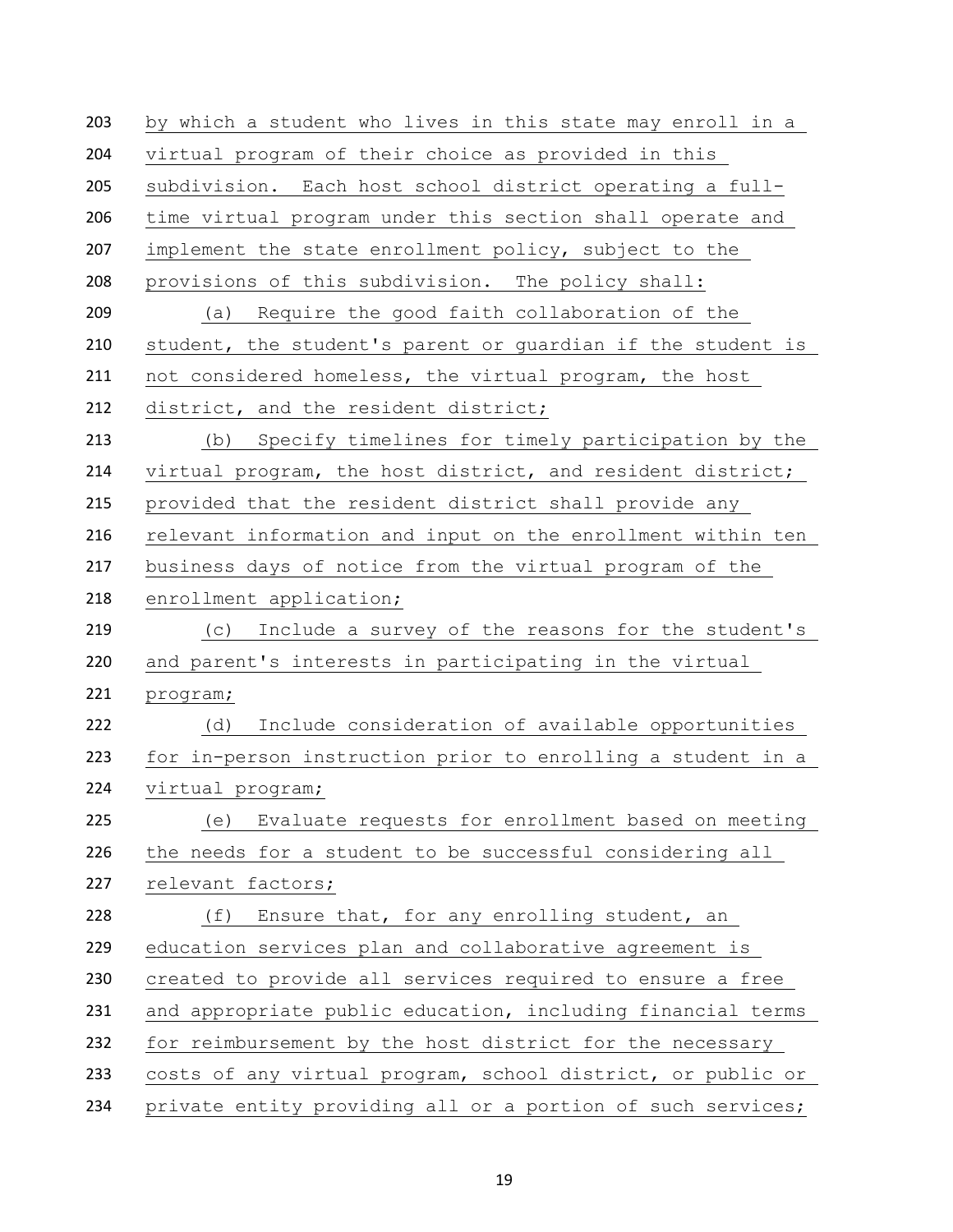(g) Require the virtual program to determine whether an enrolling student will be admitted, based on the enrollment policy, in consideration of all relevant factors and provide the basis for its determination and any service plan for the student, in writing, to the student, the student's parent or guardian, the host district, and the resident district; (h) Provide a process for reviewing appeals of decisions made under this subdivision; and (i) Require the department to publish an annual report based on the enrollments and enrollment surveys conducted under this subdivision, that provides data at the statewide and district levels of sufficient detail to allow analysis of trends regarding the reasons for participation in the virtual program at the statewide and district levels; provided that no such survey results will be published in a manner that reveals individual student information. The department shall also include, in the annual report, data at the statewide and district levels of sufficient detail to allow detection and analysis of the racial, ethnic, and socio-economic balance of virtual program participation among schools and districts at the statewide and district levels, provided that no such survey results will be published in a manner that reveals individual student information.

 **[**(4)**]** (5) In the case of a student who is a candidate for A+ tuition reimbursement and taking a virtual course under this section, the school shall attribute no less than ninety-five percent attendance to any such student who has completed such virtual course.

 **[**(5)**]** (6) The Missouri course access and virtual school program shall ensure that individual learning plans 267 designed by certified teachers and professional staff are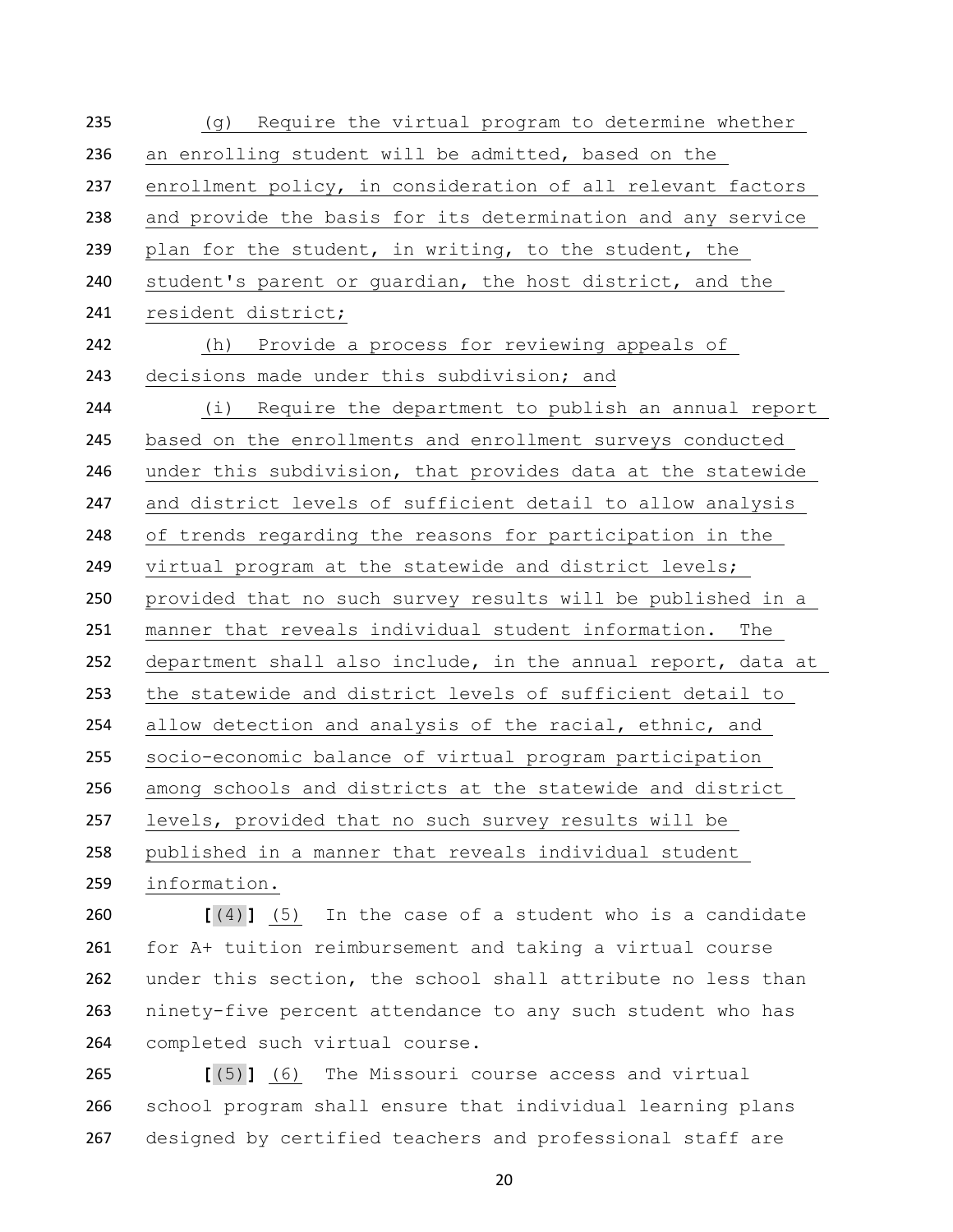developed for all students enrolled in more than two full- time course access program courses or a full-time virtual school.

 **[**(6) The department**]** (7) Virtual school programs shall monitor individual student success and engagement of students enrolled in their program **[**and report the information**]**, provide regular student progress reports for each student at least four times per school year to the school district or charter school**[**. Providers and the department may make recommendations to the school district or charter school regarding the student's continued enrollment in the program. The school district or charter school shall consider the recommendations and evaluate the progress and success of enrolled students that are enrolled in any course or full-time virtual school offered under this section and may**]**, provide the host school district and the resident school district ongoing access to academic and other relevant information on student success and engagement, and shall terminate or alter the course offering if it is found the course or full-time virtual school is not meeting the educational needs of the students enrolled in the course.

 **[**(7) School districts and charter schools shall monitor student progress and success, and course or full- time virtual school quality, and annually provide feedback to**]**

 (8) The department of elementary and secondary education **[**regarding course quality**]** shall monitor the aggregate performance of providers and make such information available to the public under subsection 11 of this section.

 **[**(8)**]** (9) Pursuant to rules to be promulgated by the department of elementary and secondary education, when a student transfers into a school district or charter school,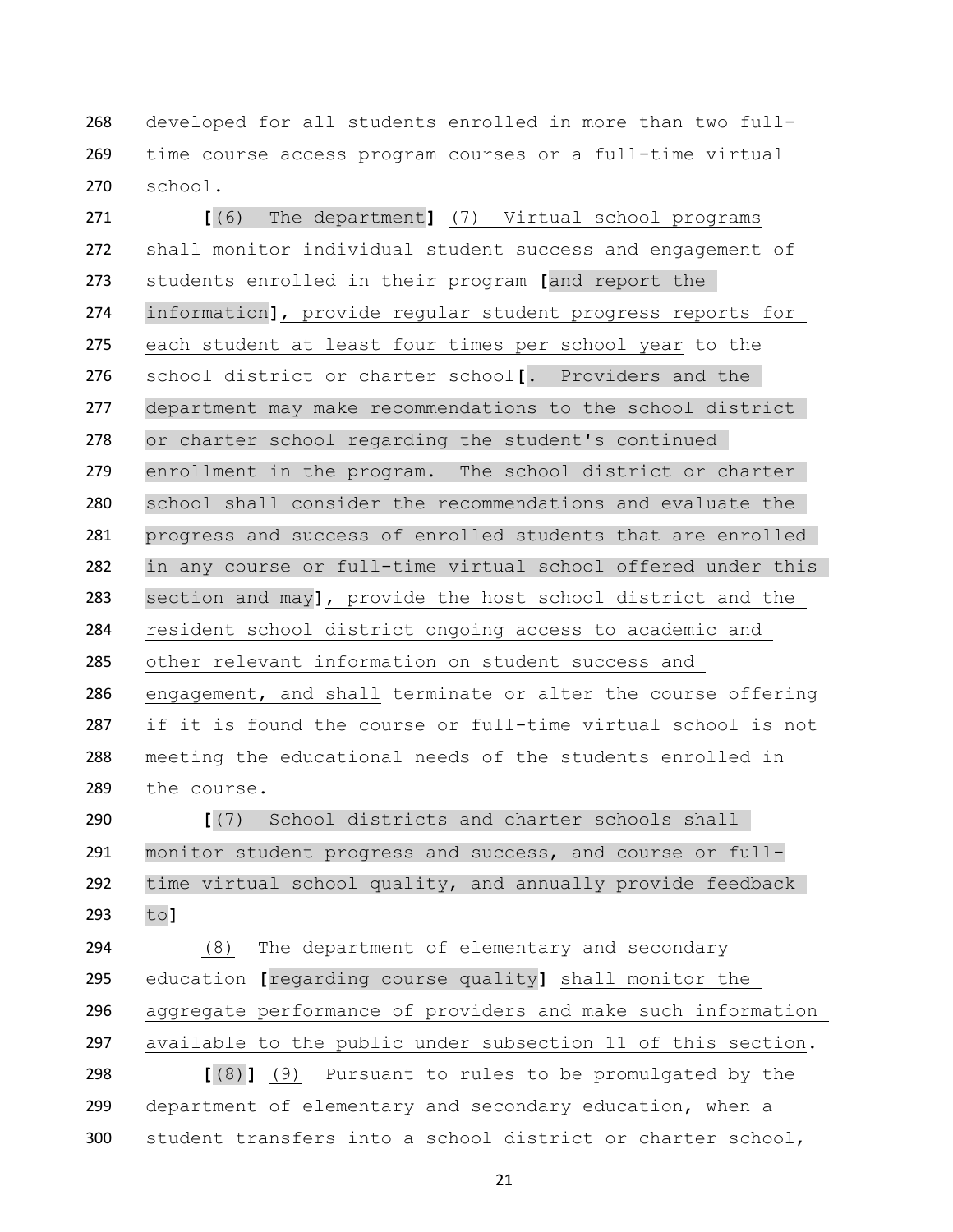credits previously gained through successful passage of approved courses under the Missouri course access and virtual school program shall be accepted by the school district or charter school.

 **[**(9)**]** (10) Pursuant to rules to be promulgated by the department of elementary and secondary education, if a student transfers into a school district or charter school while enrolled in a Missouri course access and virtual school program course or full-time virtual school, the student shall continue to be enrolled in such course or school.

 **[**(10)**]** (11) Nothing in this section shall prohibit home school students, private school students, or students wishing to take additional courses beyond their regular course load from enrolling in Missouri course access and virtual school program courses under an agreement that includes terms for paying tuition or course fees.

 **[**(11)**]** (12) Nothing in this subsection shall require any school district, charter school, virtual program, or the state to provide computers, equipment, or internet access to any student unless required **[**by**]** under the education services plan created for an eligible student under subdivision (4) of this subsection or for an eligible student with a disability to comply with federal law. An education services plan may require an eligible student to have access to school facilities of the resident school district during regular school hours for participation and instructional activities of a virtual program under this section, and the education services plan shall provide for reimbursement of the resident school district for such access pursuant to rules adopted by the department under this section.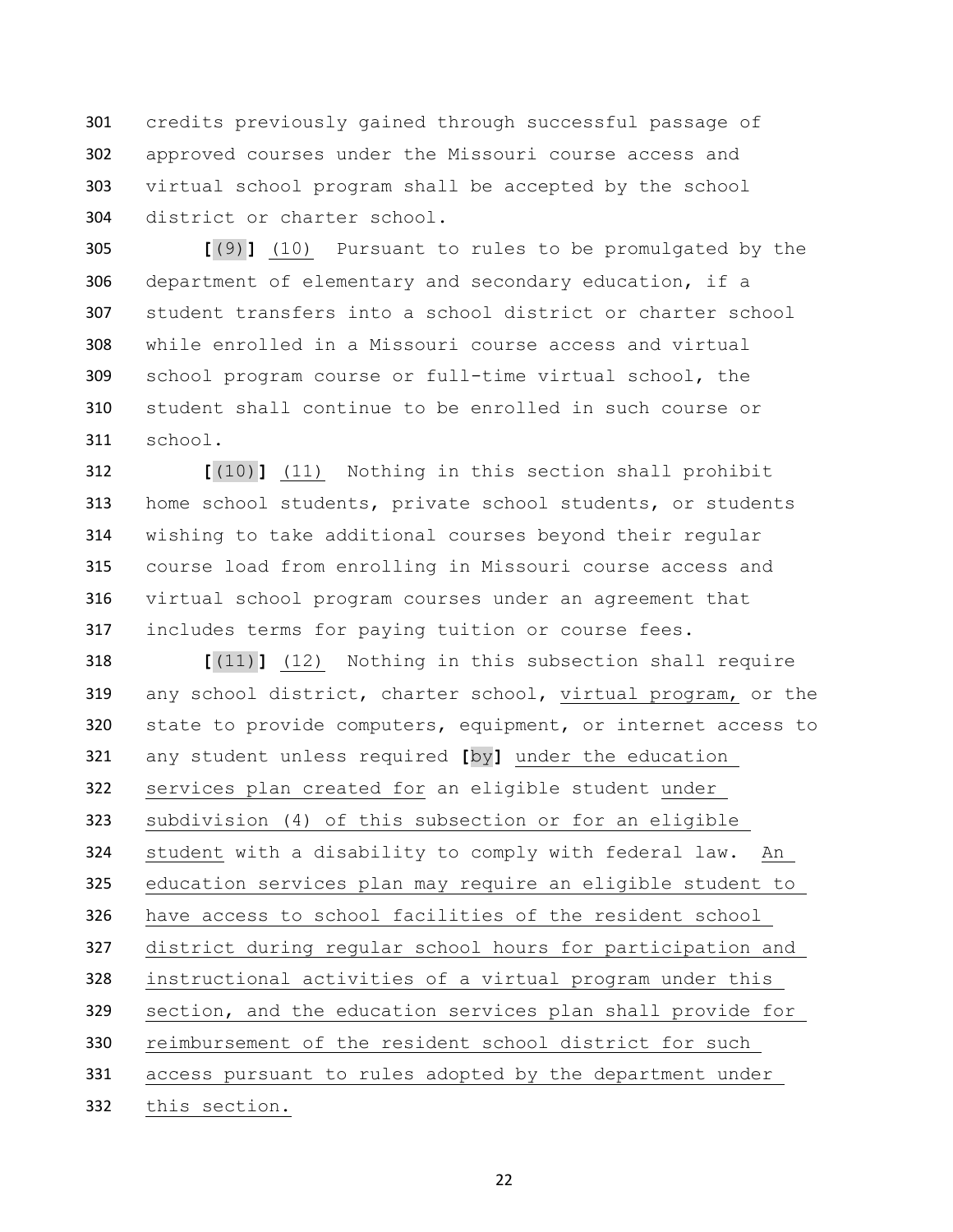**[**(12)**]** (13) The authorization process shall provide for continuous monitoring of approved providers and courses. The department shall revoke or suspend or take other corrective action regarding the authorization of any course or provider no longer meeting the requirements of the program. Unless immediate action is necessary, prior to revocation or suspension, the department shall notify the provider and give the provider a reasonable time period to take corrective action to avoid revocation or suspension. The process shall provide for periodic renewal of authorization no less frequently than once every three years.

 **[**(13)**]** (14) Courses approved as of August 28, 2018, by the department to participate in the Missouri virtual instruction program shall be automatically approved to participate in the Missouri course access and virtual school program, but shall be subject to periodic renewal.

 **[**(14)**]** (15) Any online course or virtual program offered by a school district or charter school, including those offered prior to August 28, 2018, which meets the requirements of section 162.1250 shall be automatically approved to participate in the Missouri course access and virtual school program. Such course or program shall be subject to periodic renewal. A school district or charter school offering such a course or virtual school program shall be deemed an approved provider.

 4. (1) As used in this subsection, the term "instructional activities" means classroom-based or nonclassroom-based activities that a student shall be expected to complete, participate in, or attend during any given school day, such as: (a) Online logins to curricula or programs;

(b) Offline activities;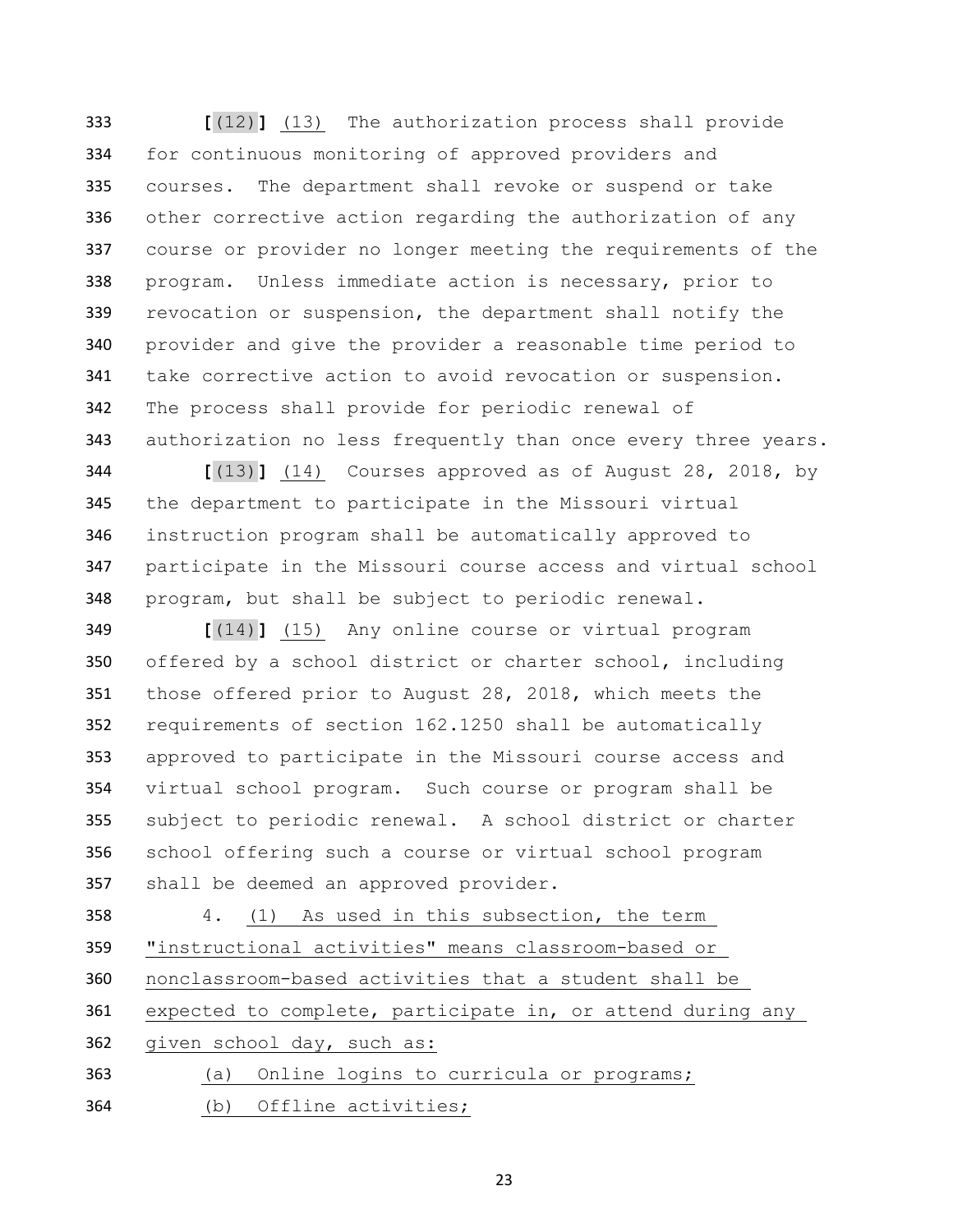| 365 | Completed assignments within a particular program,<br>(C)    |
|-----|--------------------------------------------------------------|
| 366 | curriculum, or class;                                        |
| 367 | Testing;<br>(d)                                              |
| 368 | Face-to-face communications or meetings with<br>(e)          |
| 369 | school staff;                                                |
| 370 | (f)<br>Telephone or video conferences with school staff;     |
| 371 | School-sanctioned field trips; or<br>(g)                     |
| 372 | Orientation.<br>(h)                                          |
| 373 | A full-time virtual school shall submit a<br>(2)             |
| 374 | notification to the parent or guardian of any student who is |
| 375 | not consistently engaged in instructional activities.        |
| 376 | Each full-time virtual school shall develop,<br>(3)          |
| 377 | adopt, and post on the school's website a policy setting     |
| 378 | forth the consequences for a student who fails to complete   |
| 379 | the required instructional activities. Such policy shall     |
| 380 | state, at a minimum, that if a student fails to complete the |
| 381 | instructional activities after receiving a notification      |
| 382 | under subdivision (2) of this subsection, and after          |
| 383 | reasonable intervention strategies have been implemented,    |
| 384 | that the student shall be subject to certain consequences    |
| 385 | which may include disenrollment from the school. Prior to    |
| 386 | any disenrollment, the parent or quardian shall have the     |
| 387 | opportunity to present any information that the parent deems |
| 388 | relevant, and such information shall be considered prior to  |
| 389 | any final decision.                                          |
| 390 | If a full-time virtual school disenrolls a student<br>(4)    |
| 391 | under subdivision (3) of this subsection, the school shall   |
| 392 | immediately provide written notification to such student's   |
| 393 | school district of residence. The student's school district  |
| 394 | of residence shall then provide to the parents or guardian   |
| 395 | of the student a written list of available educational       |
| 396 | options and promptly enroll the student in the selected      |
| 397 | option. Any student disenrolled from a full-time virtual     |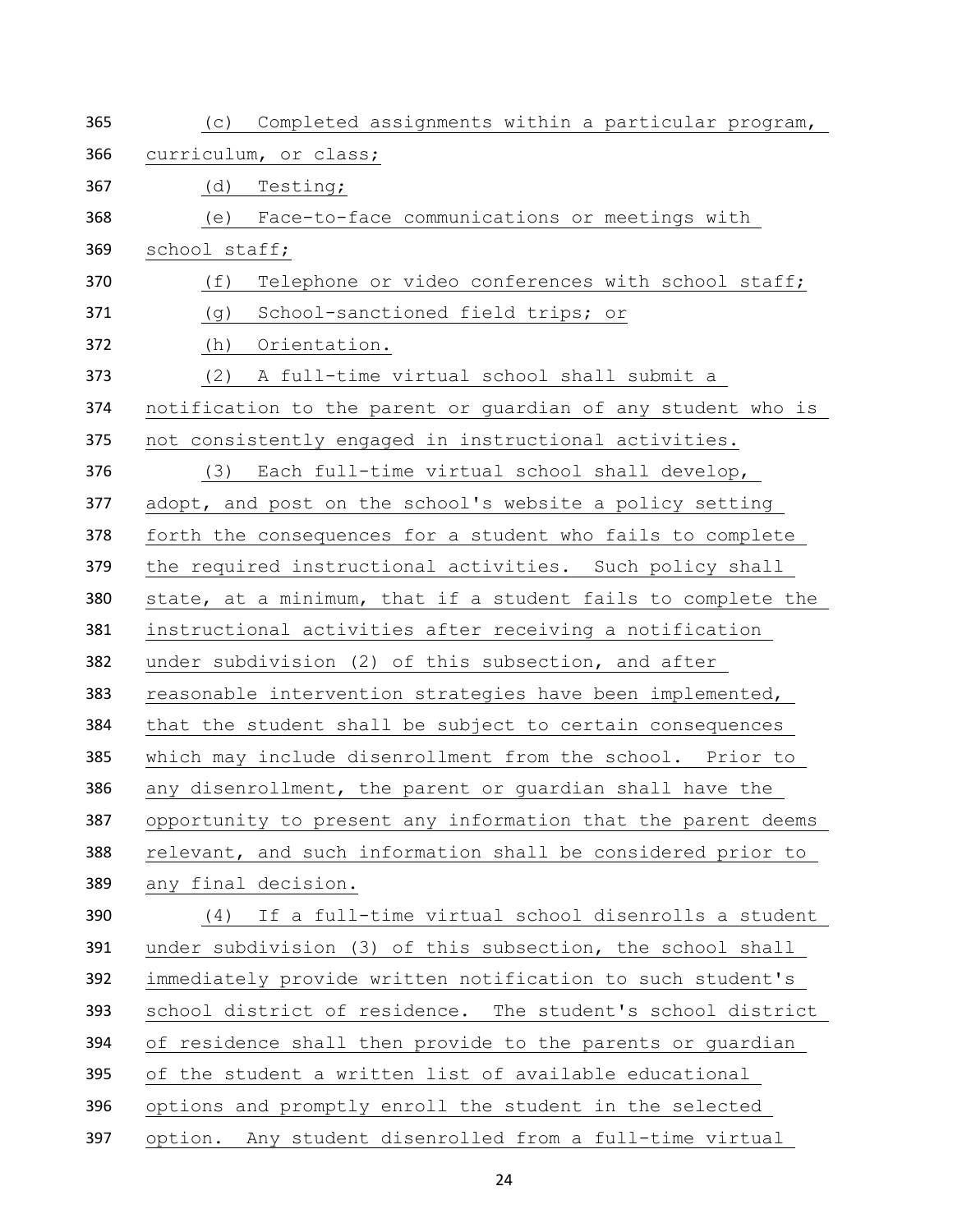school shall be prohibited from re-enrolling in the same

virtual school for the remainder of the school year.

 5. School districts or charter schools shall inform parents of their child's right to participate in the program. Availability of the program shall be made clear in the parent handbook, registration documents, and featured on the home page of the school district or charter school's website.

**[**5.**]** 6. The department shall:

 (1) Establish an authorization process for course or full-time virtual school providers that includes multiple 409 opportunities for submission each year;

 (2) Pursuant to the time line established by the department, authorize course or full-time virtual school providers that:

 (a) Submit all necessary information pursuant to the 414 requirements of the process; and

 (b) Meet the criteria described in subdivision (3) of this subsection;

 (3) Review, pursuant to the authorization process, proposals from providers to provide a comprehensive, full- time equivalent course of study for students through the Missouri course access and virtual school program. The department shall ensure that these comprehensive courses of study align to state academic standards and that there is consistency and compatibility in the curriculum used by all providers from one grade level to the next grade level;

 (4) Within thirty days of any denial, provide a written explanation to any course or full-time virtual school providers that are denied authorization.

 **[**6. If**]** (5) Allow a course or full-time virtual school provider **[**is**]** denied authorization**[**, the course provider may**]** to reapply at any point in the future.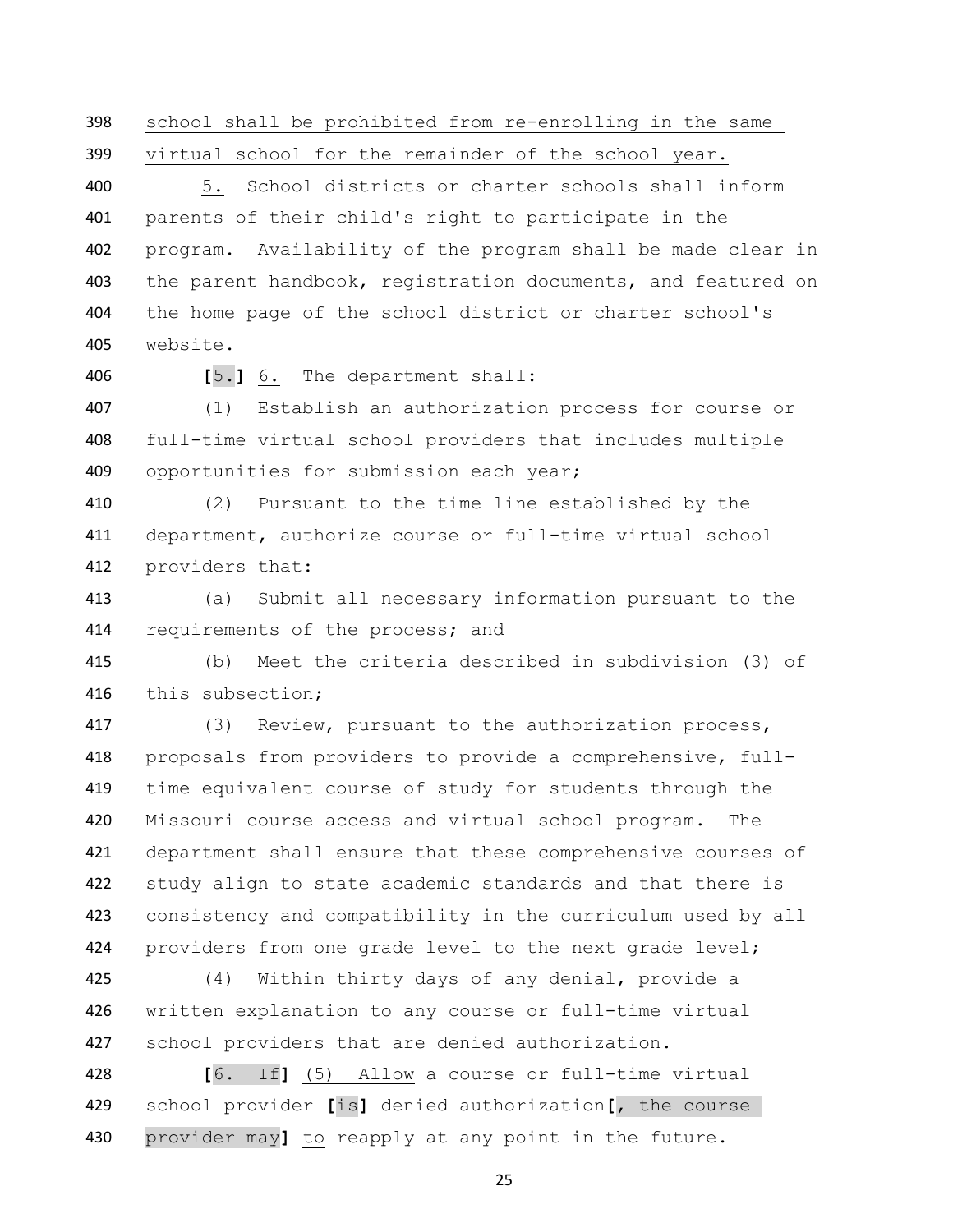7. The department shall publish the process 432 established under this section, including any deadlines and any guidelines applicable to the submission and authorization process for course or full-time virtual school providers on its website.

 8. If the department determines that there are insufficient funds available for evaluating and authorizing course or full-time virtual school providers, the department may charge applicant course or full-time virtual school providers a fee up to, but no greater than, the amount of the costs in order to ensure that evaluation occurs. The department shall establish and publish a fee schedule for purposes of this subsection.

 9. Except as specified in this section and as may be specified by rule of the state board of education, the Missouri course access and virtual school program shall comply with all state laws and regulations applicable to school districts, including but not limited to the Missouri school improvement program (MSIP), annual performance report (APR), teacher certification, **[**and**]** curriculum standards, audit requirements under chapter 165, access to public 452 records under chapter 610, and school accountability report cards under section 160.522. Teachers and administrators employed by a virtual provider shall be considered to be employed in a public school for all certification purposes under chapter 168.

 10. The department shall submit and publicly publish an annual report on the Missouri course access and virtual school program and the participation of entities to the governor, the chair and ranking member of the senate education committee, and the chair and ranking member of the house of representatives elementary and secondary education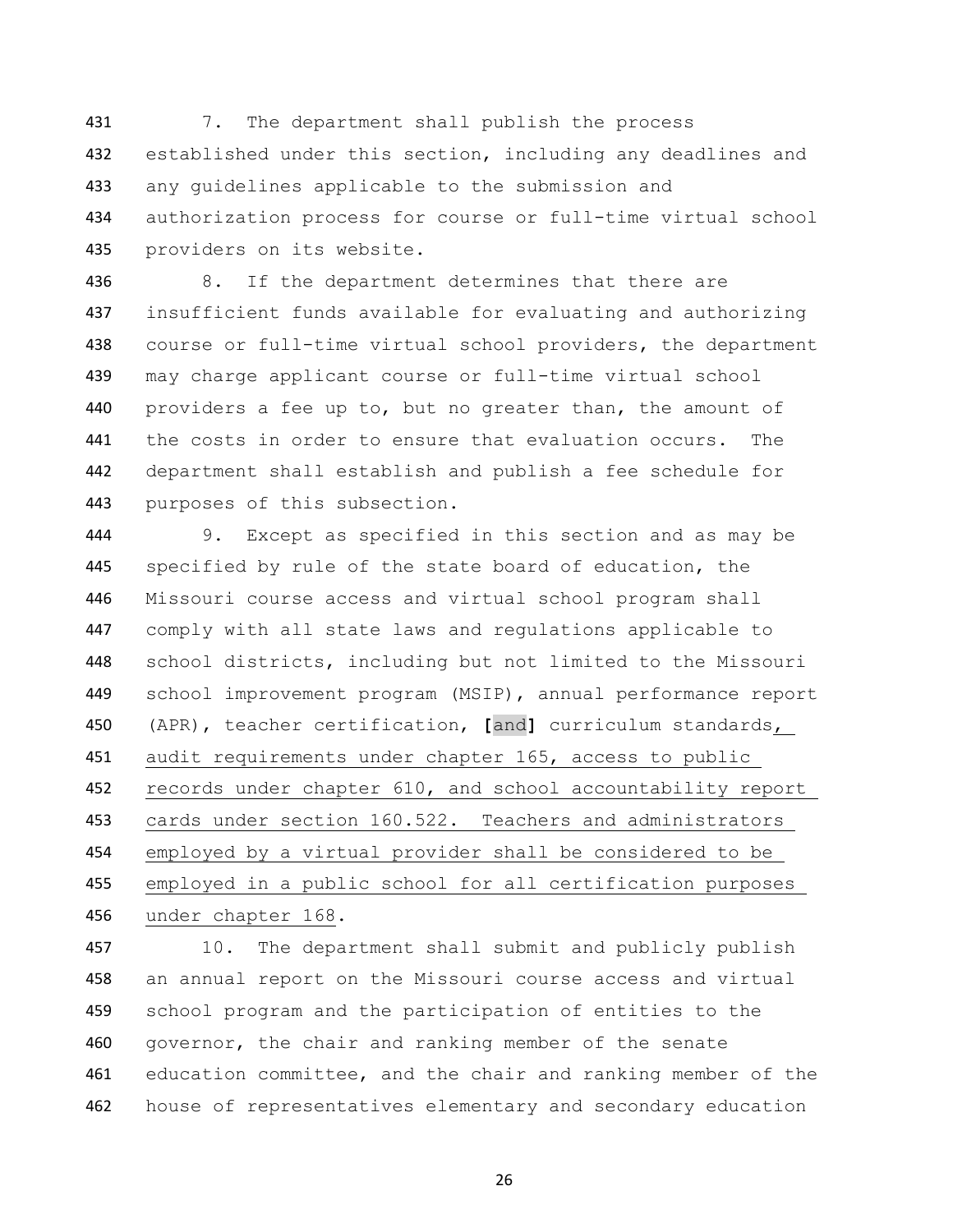committee. The report shall at a minimum include the following information:

 (1) The annual number of unique students participating in courses authorized under this section and the total 467 number of courses in which students are enrolled in;

(2) The number of authorized providers;

 (3) The number of authorized courses and the number of 470 students enrolled in each course;

 (4) The number of courses available by subject and 472 grade level;

 (5) The number of students enrolled in courses broken 474 down by subject and grade level;

 (6) Student outcome data, including completion rates, student learning gains, student performance on state or nationally accepted assessments, by subject and grade level per provider. This outcome data shall be published in a 479 manner that protects student privacy;

(7) The costs per course;

 (8) Evaluation of in-school course availability compared to course access availability to ensure gaps in course access are being addressed statewide.

 11. (1) The department shall be responsible for creating the Missouri course access and virtual school program catalog providing a listing of all courses authorized and available to students in the state, detailed information, including costs per course, about the courses to inform student enrollment decisions, and the ability for students to submit their course enrollments.

 (2) On or before January 1, 2023, the department shall publish on its website, and distribute to all school districts and charter schools in this state, a guidance document that details the options for virtual course access and full-time virtual course access for all students in the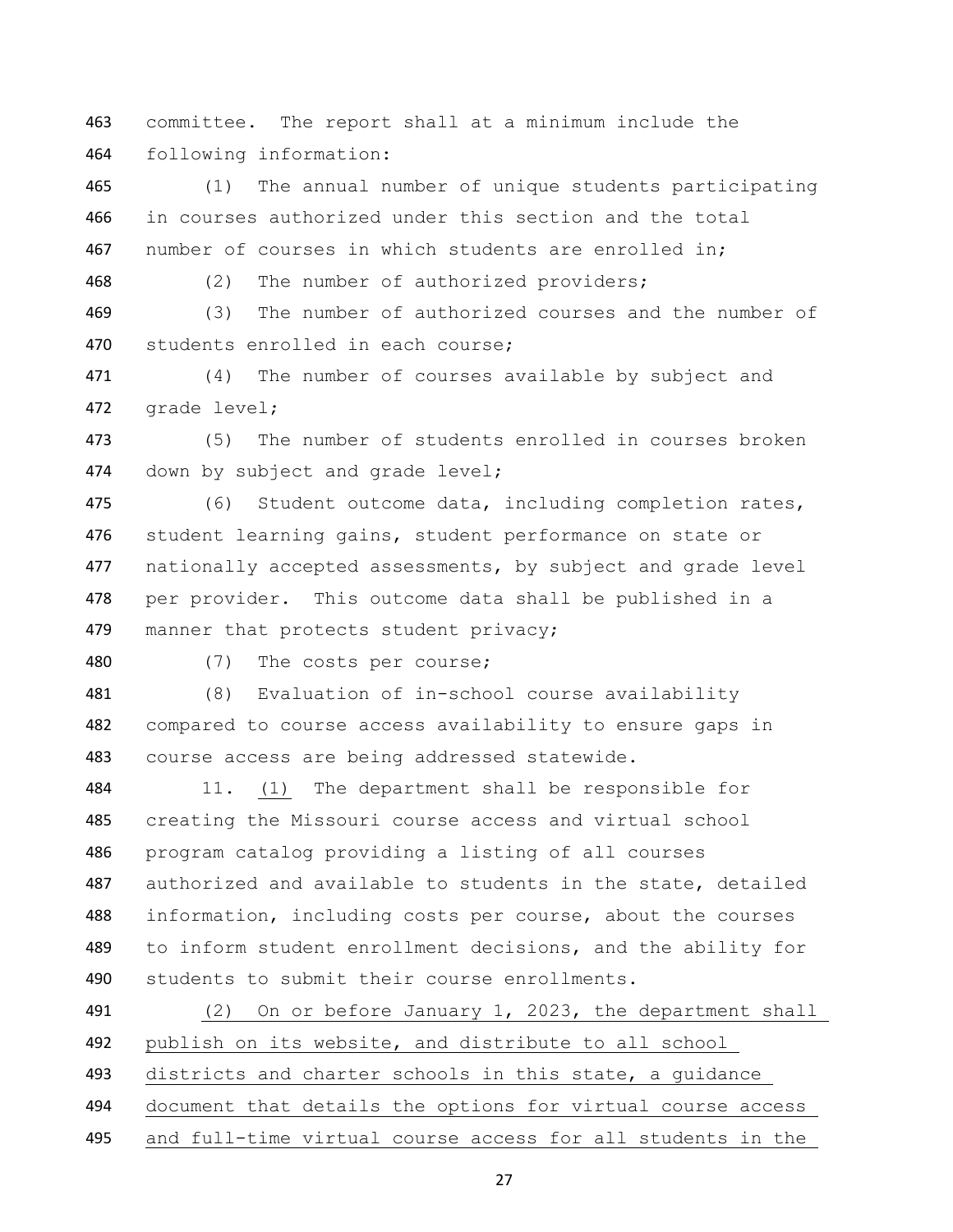state. The guidance document shall include a complete and readily understood description of the applicable enrollment processes including the opportunity for students to enroll 499 and the roles and responsibilities of the student, parent, virtual provider, school district or districts, and charter schools, as appropriate. The guidance document shall be distributed in written and electronic form to all school districts, charter schools, and virtual providers. School districts and charter schools shall provide a copy of the guidance document to every pupil and parent or legal guardian of every pupil enrolled in the district or charter school at the beginning of each school year and upon enrollment for every pupil enrolling at a different time of the school year. School districts and charter schools shall provide a readily viewable link to the electronic version of the guidance document on the main page of the district's or charter school's website.

 12. The state board of education through the rulemaking process and the department of elementary and secondary education in its policies and procedures shall ensure that multiple content providers and learning management systems are allowed, ensure digital content conforms to accessibility requirements, provide an easily accessible link for providers to submit courses or full-time virtual schools on the Missouri course access and virtual school program website, and allow any person, organization, or entity to submit courses or full-time virtual schools for approval. No content provider shall be allowed that is unwilling to accept payments in the amount and manner as described under subdivision (3) of subsection 3 of this section or does not meet performance or quality standards adopted by the state board of education.